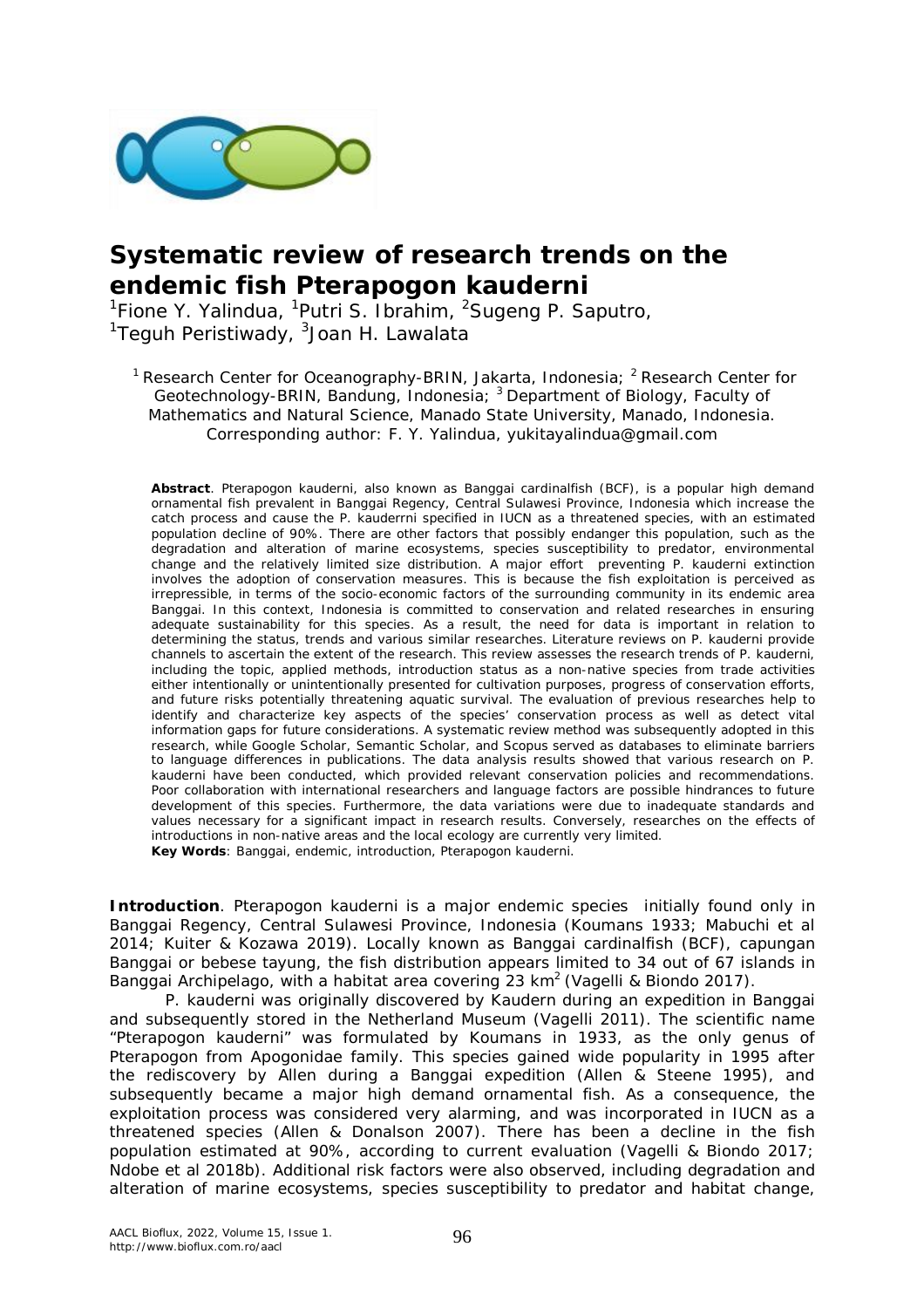and its relatively limited distribution (Wibowo et al 2019). Also, the low larval dispersion ability is among the crucial reasons for the endangered status. Several populations reportedly experienced extirpation (Vagelli & Biondo 2017; Ndobe et al 2020; Moore et al 2021), although *P. kauderni* was not included in CITES in the two submitted proposals. A major trigger is the socio-economic factor of the surrounding Banggai community highly dependent on its trade benefits. Indonesia is obliged to engage conservation and related investigations aimed at ensuring natural sustainability. Diverse researches have been conducted on *P. kauderni* species, since its popularity in the mid-'90s. The results were published variously, such as journal articles, books and conference proceedings. Therefore, the need for relevant data in formulating conservation measures appears very significant, in terms of identifying the status, trends and similar analysis attempts.

This research investigates available literature targeted at the research trends of *P. kauderni* from its initial description (Koumans 1933) and rediscovery (Allen & Steene 1995) to become one of the currently preferred commercial aquarium species. The research review areas include the topic, applied methods, introduction status as a nonnative species from trade activities either accidentally or intentionally presented for cultivation purposes, progress of conservation efforts, and future risks potentially threatening the fish survival. Therefore, the assessment of previous research provides an opportunity to identify and characterize key aspects of *P. kauderni* conservation as well as to detect the main information gaps for future research directions.

**Method**. This research review employed the systematic method from Moher et al (2009) and Pickering & Bryne (2014). Google Scholar, Semantic Scholar, and Scopus were used as the databases between May-July 2021 to host publications and gray literature in Indonesian and global. Based on the endemic nature of *P. kauderni*, several types of research were published in Indonesian which were not detected in other sources, due to the language barrier. The search keyword encompassed "*Pterapogon kauderni*", "*Pterapogon kauderni* Indonesia", as well as "Capungan Banggai". Furthermore, the papers cited in the review articles and book of Conant (2015), Direktorat Konservasi Dan Keaneka Ragaman Hayati Laut (2016), Ndobe et al (2018b), and Conant (2021) were revised to ensure the inclusion of all relevant materials. This research was performed in 2 steps:

(I) The database search results were filtered depending on the mentions or information on *P. kauderni* or Banggai Cardinalfish or Capungan Banggai, ornamental fish trade and conservation;

(II) Figure 1 shows the processes of identification, screening and assessment for eligibility as well as the final paper. The complete article was then downloaded and reviewed after screening, followed by the classification into two groups, termed "in" for articles on *P. kauderni* as the main topic and "out" for duplicate and less relevant pieces. Most publications only engaged *P. kauderni* species as an introduction or comparison and not as the main discussion topic.

In extracting available data, the required information includes the authors, title, publication year, main topic, research method, country, research area, authorship and language. The main topic section comprises several subsets, such as morphology, reproduction, population, growth, behavior, habitat, introduction status, disease and predation, conservation status, genetics, as well as captive breeding. Subsequently, the databases were analyzed to establish patterns, trends, and research gaps. This is followed by the use of Microsoft Excel to thoroughly examine the resulting data and generate a summarized sample based on publication trends, research topics and methods.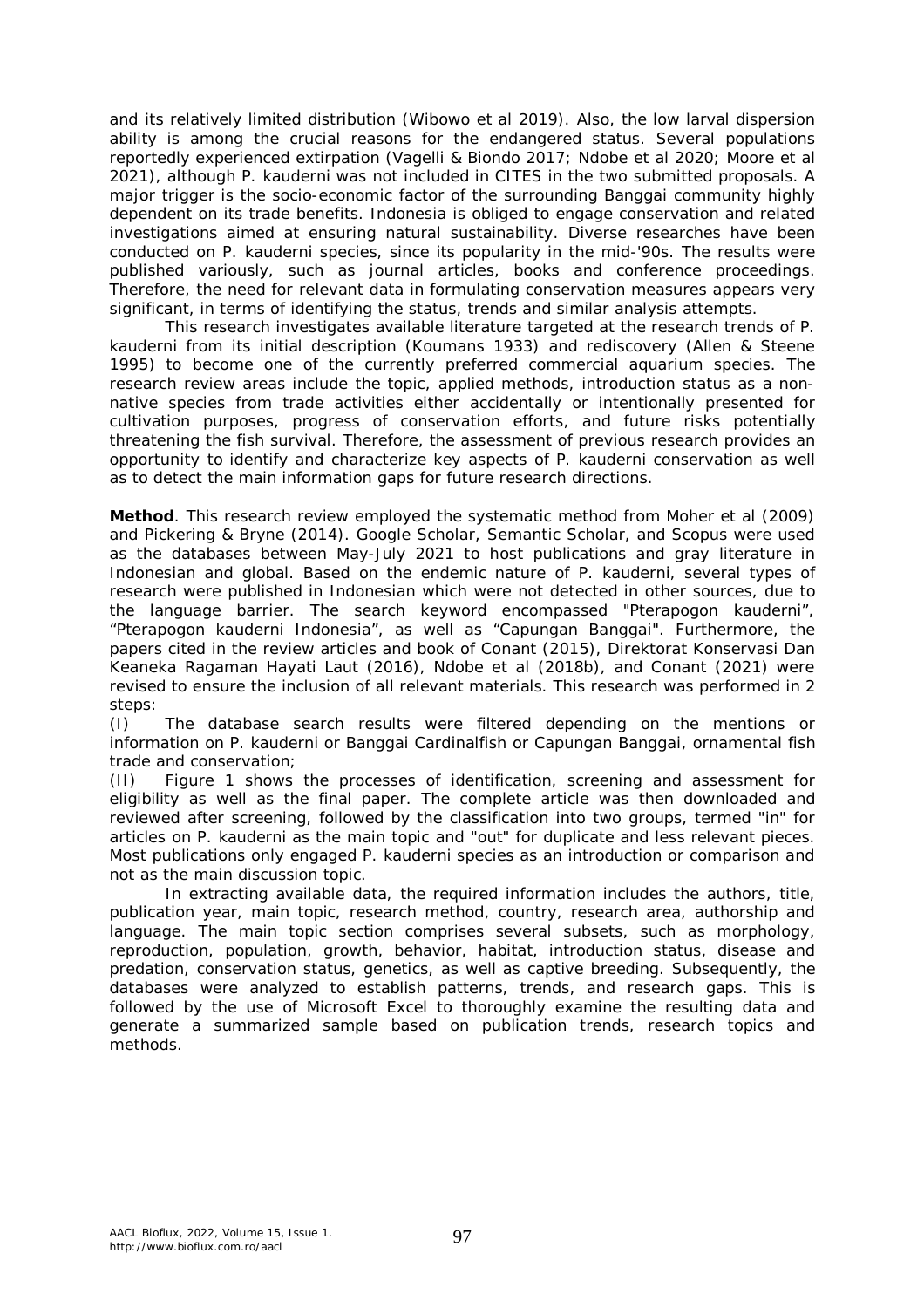

Figure 1. PRISMA diagram summarizing the numbers of papers included/excluded (Moher et al 2009).

## **Results**

*Research timeline and location.* This research analyzed a total of 112 articles on *P. kauderni* between 1933-2021. The first sample was published in 1933 by Peter Koumans (Koumans 1933) and subsequently gained wider popularity in 1995 after rediscovery by Allen & Steene (1995), while the recording of publications commenced from 1999 (Vagelli 1999). Based on the research area, the species was relatively localized, due to its endemic nature, where around 63 papers (56.3%) originated from Indonesia. America holds the second largest research publication on *P. kauderni* with a contribution of 24 articles (21.4%), followed by Europe (France, Spain, Sweden, Switzerland, UK and Netherland) 12.5%, Asia (India, Iran, Japan, Malaysia, and Thailand) 5.4%, Australia 2.7%. The remainder is shared between countries in North America, specifically Canada 1.7%, as represented in Table 1 and Figure 2a. Furthermore, at initial publications between 1999-2004, external attempts outside Indonesia were dominated by the US, Sweden, Australia, UK, and Canada, while internal engagements commenced in 2005, with an annual increasing trend. As a consequence, Indonesia became the most predominant in subsequent years, with majority of the articles from Central Sulawesi region (Banggai Regency) estimated at 22 or 35.5%. This was followed by Jakarta 17.7%, and South Sulawesi 12.9%, while other locations contributed below 10%, as presented in Table 2 and Figure 2b.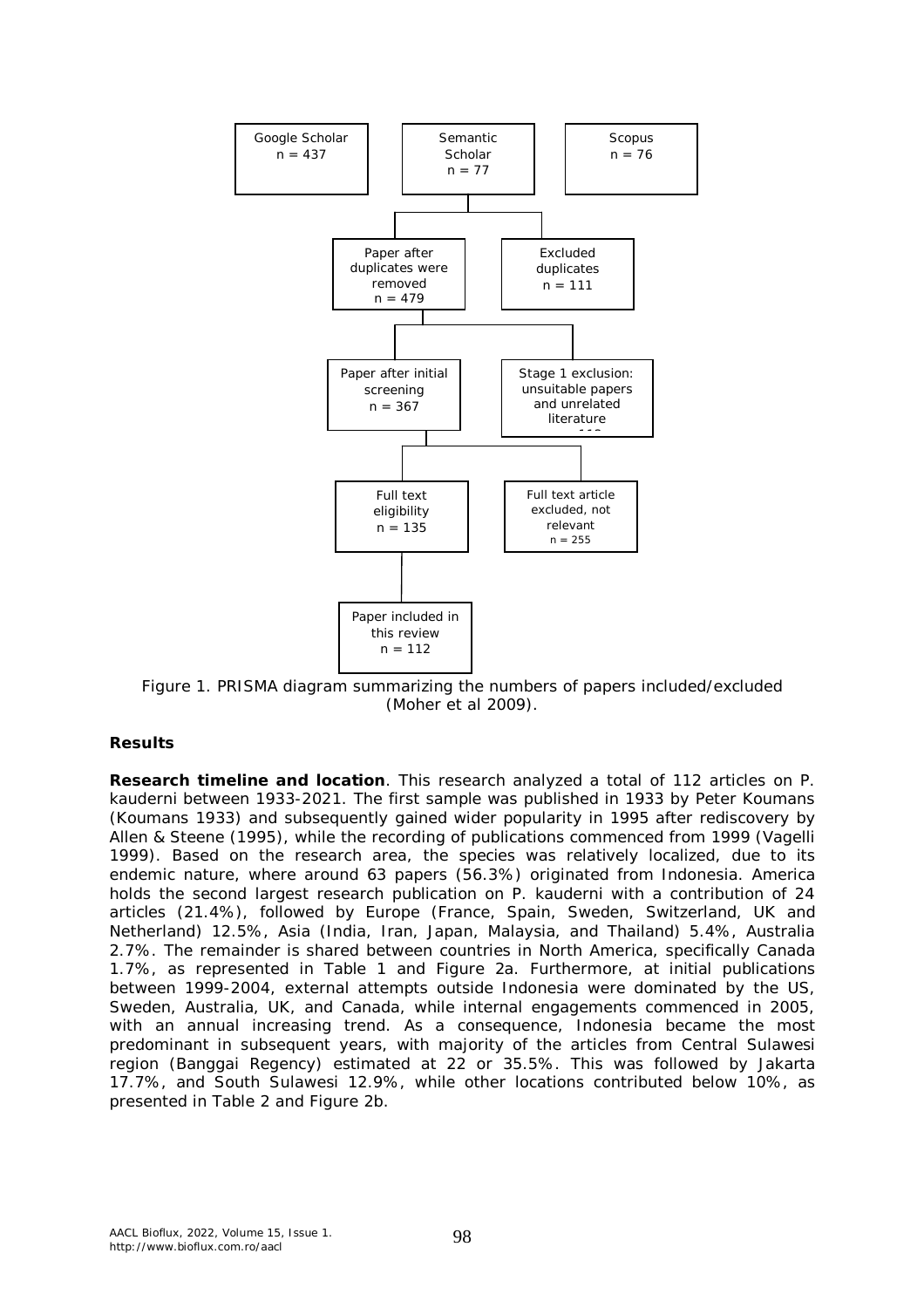



Figure 2. Number of research based on location: a. global; b. Indonesia.

Table 1

| Country     | Number | Percentage (%) |
|-------------|--------|----------------|
| Australia   | 3      | 2.7            |
| Canada      | 2      | 1.7            |
| France      |        | 0.9            |
| India       | 2      | 1.8            |
| Indonesia   | 63     | 56.3           |
| <b>Iran</b> |        | 0.9            |
| Japan       |        | 0.9            |
| Malaysia    |        | 0.9            |
| Spain       | 2      | 1.8            |
| Sweden      |        | 6.3            |
| Switzerland |        | 0.9            |
| UK          | 2      | 1.8            |
| <b>USA</b>  | 24     | 21.4           |
| Thailand    |        | 0.9            |
| Netherlands |        | 0.9            |

Proportion of the global research locations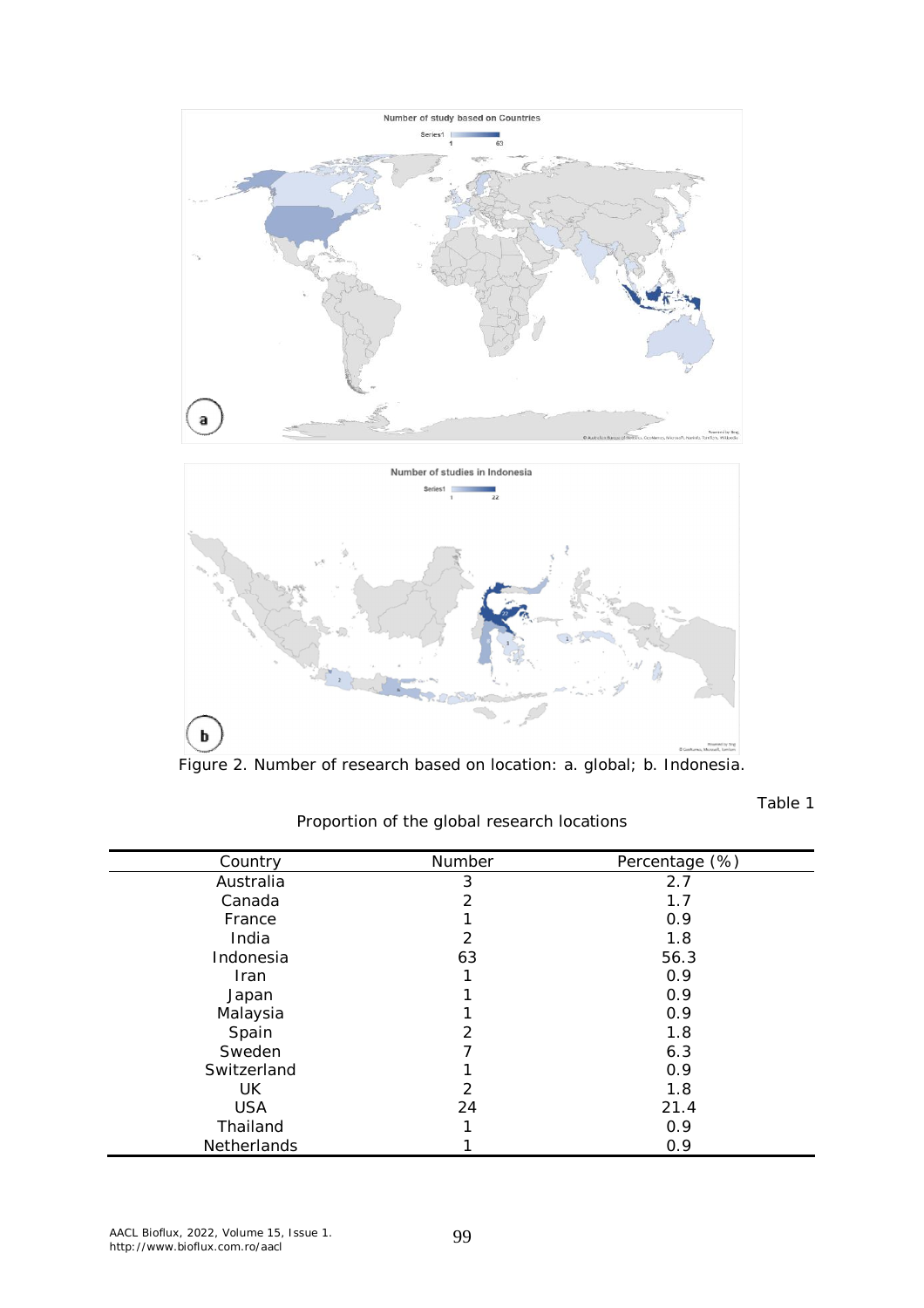| Region             | Total publication | Percentage (%) |
|--------------------|-------------------|----------------|
| Maluku             |                   | 1.6            |
| Bali               | 4                 | 6.5            |
| North Sulawesi     | 6                 | 9.7            |
| West Java          | 2                 | 3.2            |
| Central Sulawesi   | 22                | 35.5           |
| Jakarta            | 11                | 17.7           |
| Southeast Sulawesi |                   | 1.6            |
| South Sulawesi     | 8                 | 12.9           |
| East Java          | 6                 | 9.7            |
| West Nusa Tenggara |                   | 1.6            |
| Total              | 62                | 100.0          |

Proportion of Indonesian research locations

*Trends and composition of publication.* Captive breeding topics or the optimization in captive conditions dominated the research on *P. kauderni* (17.9%, n = 20), followed by management and conservation (15.2%,  $n = 17$ ) as well as trade (10.7%,  $n = 12$ ). Despite its initial publication in 1933, intensive research on this species commenced in 1999, with focus on reproductive patterns, behavior, habitat, trade, and population until 2003. The research on the optimization of captive breeding and conditions, as well as genetics commenced in 2004 before management and conservation in 2008. In addition, the greatest increasing trends were reported in successive years. This is related to Indonesia's follow-up after the proposal to include *P. kauderni* in CITES in 2007 was subsequently withdrawn (Vagelli 2008; Ndobe et al 2012; Ndobe & Moore 2013; Ndobe et al 2013d; Soehartono & Mardiastuti 2020) (Figure 3).



Figure 3. Trend and composition of the publications on *P. kauderni*.

The research publication on disease started in 2009 after discovering pathogen-related deaths in virtually all specimens, on a particular trade routes to US from 2003-2005 (Weber et al 2009). These investigations on diseases, parasites, and predation began to experience a growing trend in successive years. Introductory publications were briefly discussed as a comment on the introduction of *P. kauderni* in Lembeh Strait (Vagelli & Erdmann 2002). Subsequent publications, observed less research on this species, particularly in terms of introduction, except in 2007 (Moore & Ndobe 2007), but only increased in 2019. In general, research efforts on *P. kauderni* have expanded considerably in recent years. The average publication until 2017 occurred around 1-9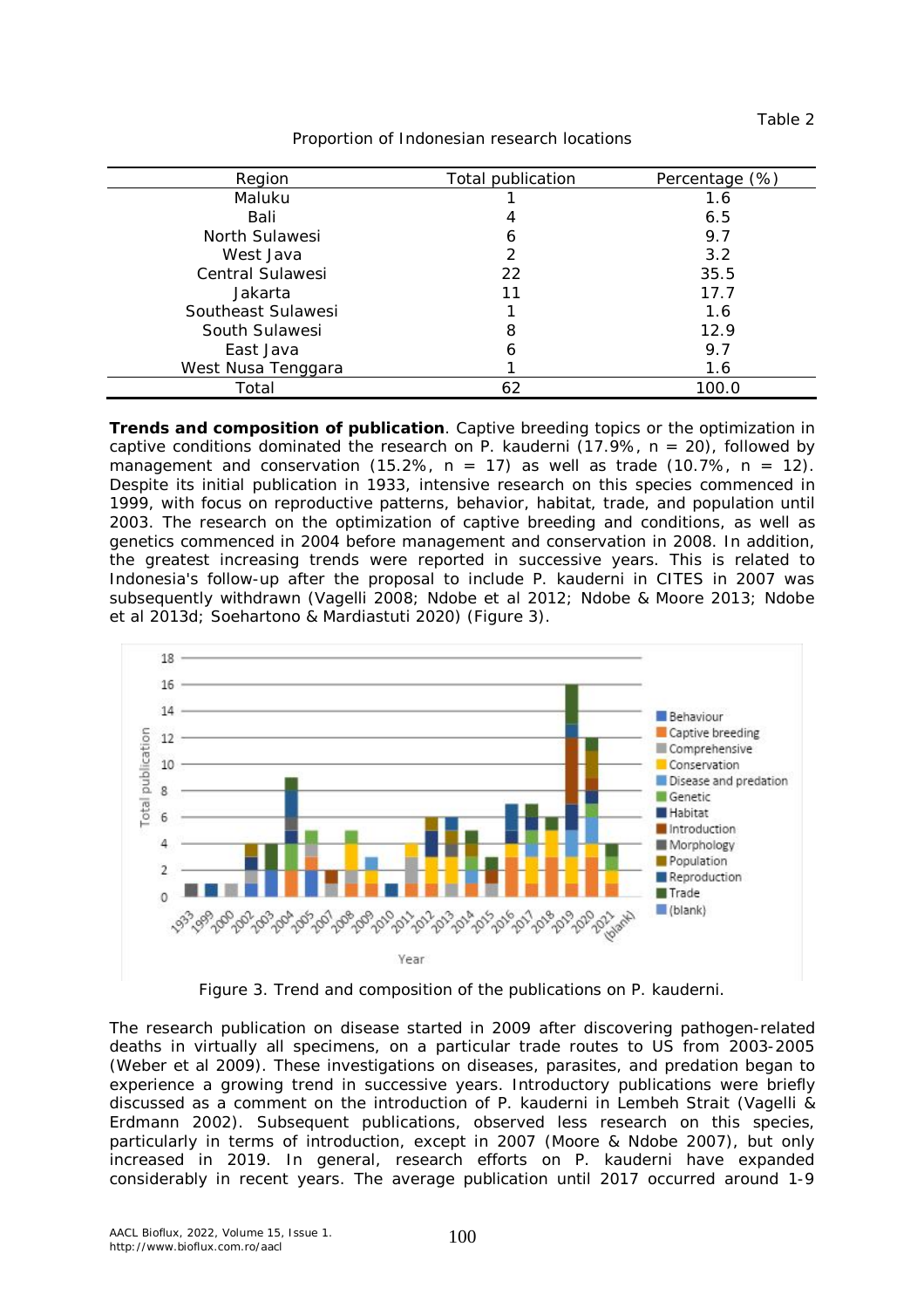publications per year, but jumped to 16 in 2019, followed by a decrease to 12 the next year. Meanwhile, only four articles were available from the start of 2021 up to this current data collection. Figure 4 shows the possibility of a continuous increase until the end of the year.



Figure 5 provides a graphical representation of the data collection method. Based on the illustration, *P. kauderni* research activities were mostly conducted in the laboratory  $(36\% , n = 40)$ , mainly in terms of its optimization under captive conditions, life history (reproduction, behavior, and disease), as well as genetics. The research in the form of desk research (34.2%,  $n = 38$ ) primarily discussed conservation management and trade trends. Meanwhile, field investigations  $(21\%, n = 24)$  were predominantly focused on habitat, population, added species, behavior and trade data. The remaining  $9\%$  (n = 10) was a combination of data collection in the field, laboratory and desk research, suitable for comprehensive researches that comprised multiple primary research/main topics, and relatively minimal management and conservation subjects.



Figure 5. The data collection method.

Figure 6 represents the number of publications based on article type. According to the illustration, journals were significantly predominant (62.5%,  $n = 70$ ), followed by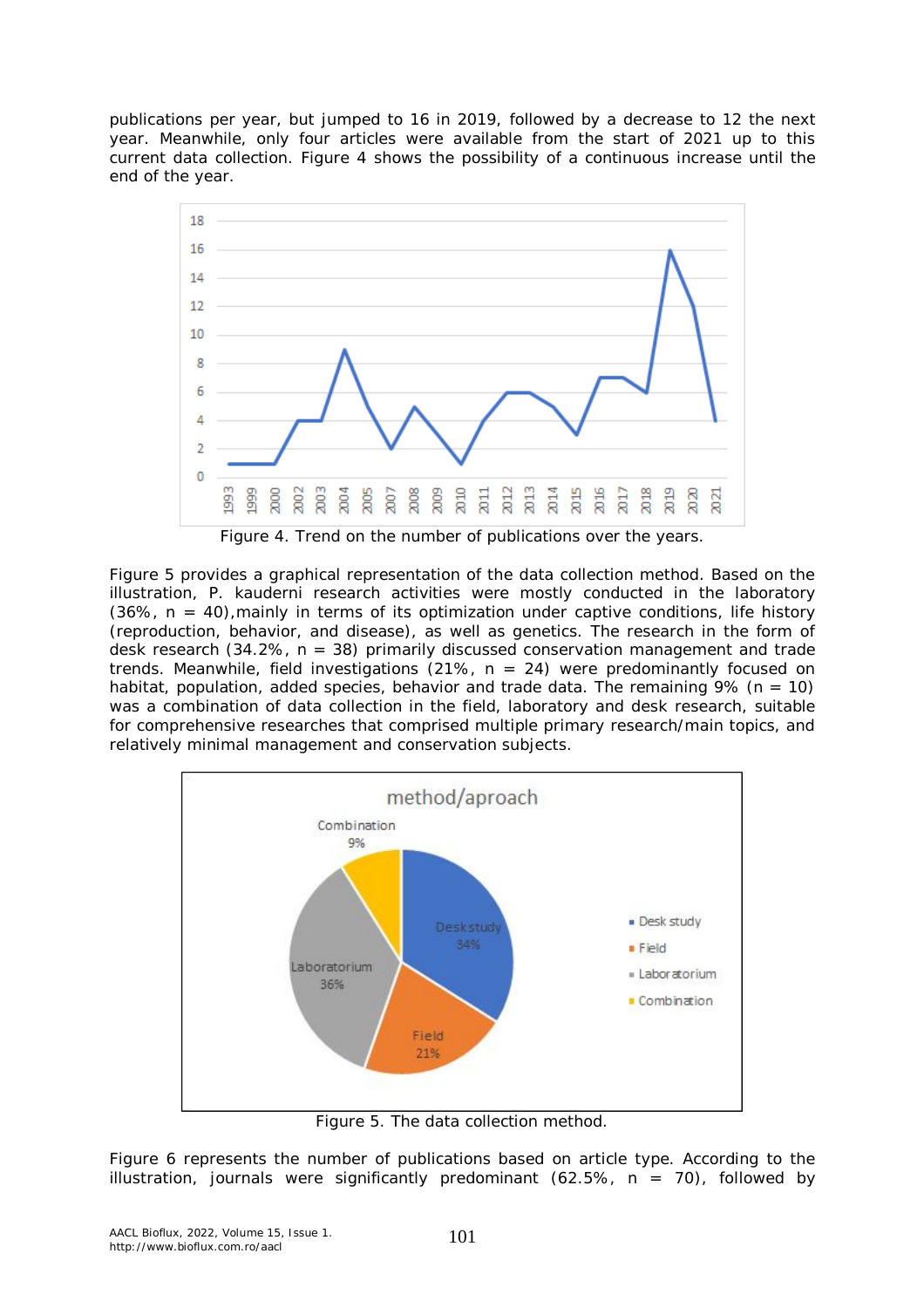conference proceedings (17.86%,  $n = 20$ ), and other types such as books (4.46%  $n =$ 5), bulletins (4.46% n = 5), reports (4.46% n = 5), and reviews  $(4.46\% \text{ n} = 5)$ , as well as dissertation (1.79%,  $n = 2$ ). This proportion showed that journal articles was the main publication choice for the research on *P. kauderni*. However, conference proceedings were also relatively large, particularly in terms of preliminary researches, developments in conservation activities and several recommendations from previous analyses.



Figure 6. The number of publications based on article type.

Figure 7 represents the publications with author collaborations. Based on the chart, 2 coauthors dominated from a total of 35 papers, followed by a single author as well as 3, 4 and 5 co-authors or more.



Figure 7. Number of publications with single or different joint authorship (note:  $1 =$ single author; 2 = two co-authors; 3 = three co-authors; 4 = four co-authors; 5 = five or more co-authors).

Meanwhile, in the joint authorship trend in Figure 8, journals with 1 or 2 authors were most prevalent until 2010. There has been an increasing trend for the number of authors above 2, since 2011, with potentially high progression on yearly basis. This shows that the collaboration above 2 authors is becoming very extensive, compared to single status.



Figure 8. Publication distribution with single or different joint authorship over the years (note:  $1 =$  single author;  $2 =$  two co-authors;  $3 =$  three co-authors;  $4 =$  four coauthors;  $5 =$  five or more co-authors).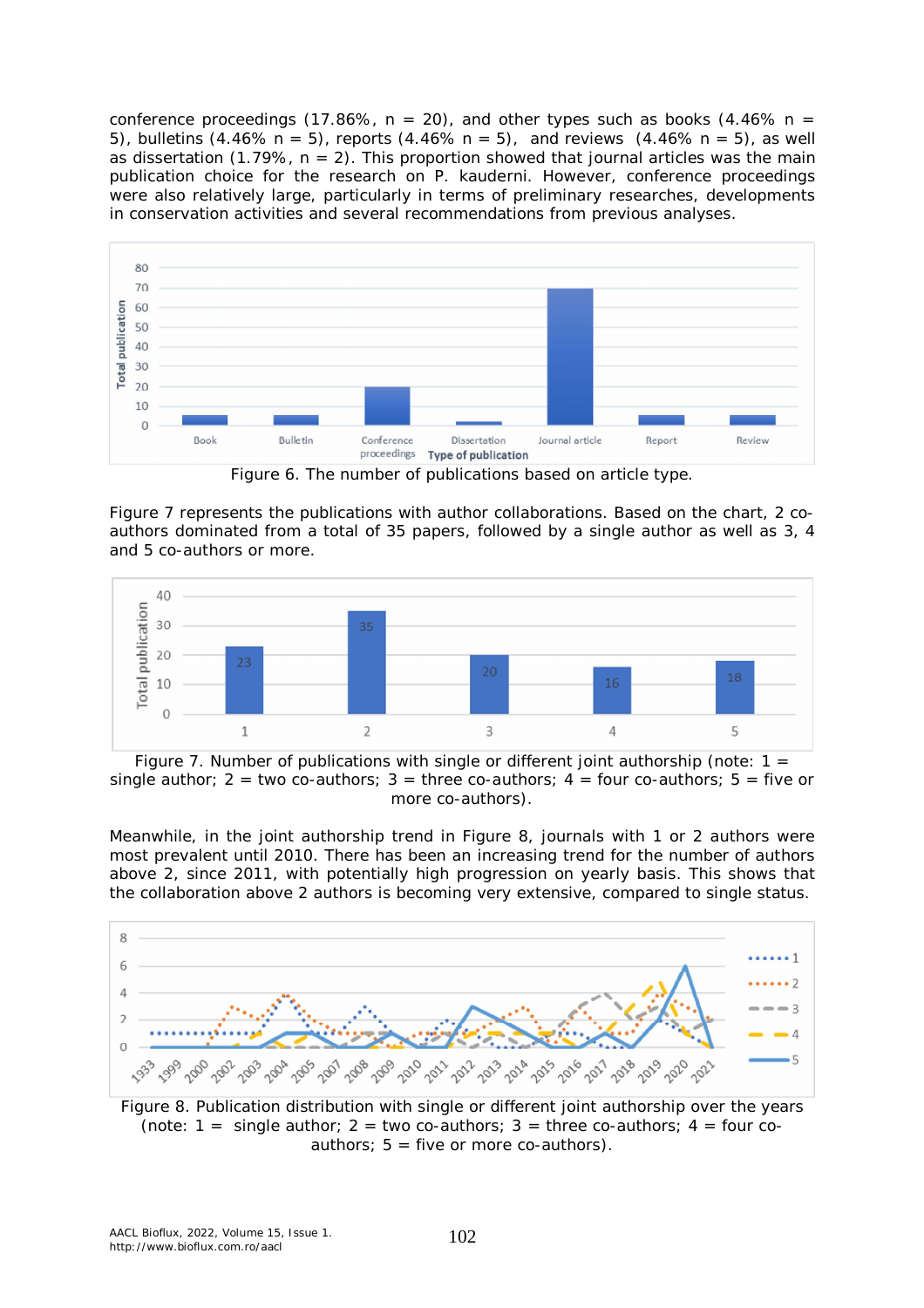Figure 9 shows the proportion of publications from a single author as well as collaborations from similar and separate countries/regions. The research on *P. kauderni* by co-authors in a particular country/region had the most occurrence (68%,  $n = 76$ ), followed by single author (20%,  $n = 23$ ) and collaborations overseas (12%,  $n = 13$ ).



Figure 9. Publication distribution in terms of collaboration.

Figure 10 shows the collaboration trend across various categories. This distribution increases over time, specifically in a given country/region, where the author engages with local universities, government agencies, non-governmental organizations (NGOs). However, no significant change in trend was observed in single authorship. This condition appears similar to alliances across country/region, which peaked in the earlier era (2004) and has consistently ranged between 0-2 publications per year until 2009.



Figure 10. Publication distribution in authorship across different categories in terms of collaboration over the years.

*Local research in Indonesia.* In a total of 63 research publications on *P. kauderni* in Indonesia, about 50.8% ( $n = 32$ ) were based in English. Meanwhile, the remaining 49.2% ( $n = 31$ ) employed the native language, with the average covering practically every field. Several types of research focused on the population and habitat of the sample species across diverse locations in Banggai, since 2005 (Ndobe & Moore 2005). The earliest attempts on similar fish population within the regency started in 2001 by foreign researchers (Lunn & Moreau 2002; Vagelli & Erdmann 2002). Intensive analysis on population conditions was also conducted between 2006-2011 by various government organizations and local NGOs (Moore et al 2011; Ndobe et al 2013d). Routine monitoring was also carried out in 2012 and 2017/2018 (Wiadnyana et al 2020), as well as in 2019 (Ndobe et al 2020). However, the publications commenced in 2007 during the introduction of fish populations in several locations outside the endemic areas, including Lembeh Strait and Palu (Makatipu 2007; Moore & Ndobe 2007). Various related investigations led to the optimization of captive breeding and further researches on conservation management. Indonesia started focusing on the importance of conserving microhabitats since 2012, specifically diadema urchins and sea anemones, commonly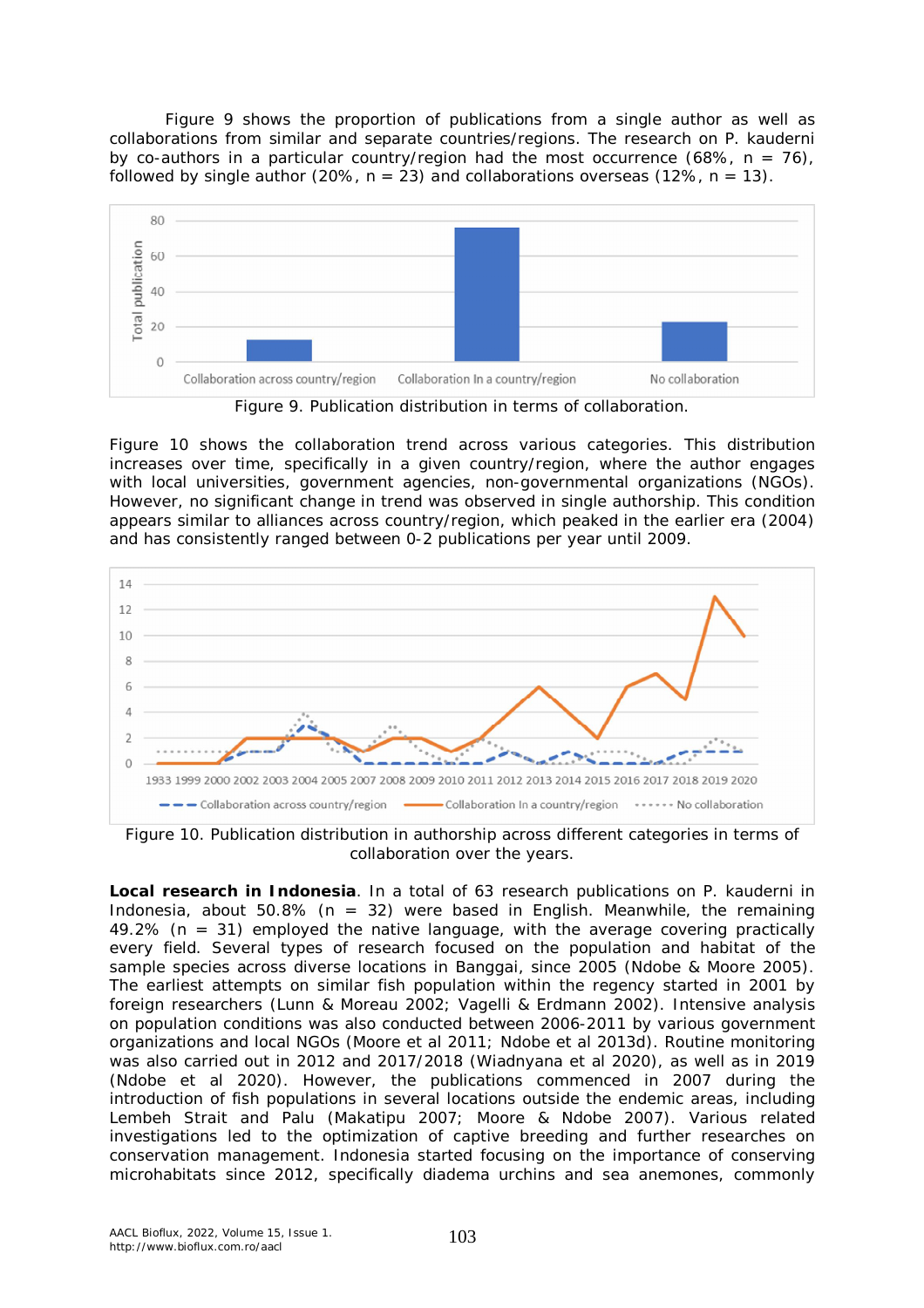harvested by the surrounding community and fishermen from 2004 (Ndobe & Moore 2008; Moore et al 2012, 2020).

Since 2007, additional intensive research began to concentrate on the introduction sites of *P. kauderni*, both in population (Ndobe & Moore 2008; Carlos et al 2015; Arbi et al 2019; Huwae et al 2019; Kusumawardhani et al 2019; Putra & Putra 2019; Wibowo et al 2019), life history in terms of reproduction and growth (Ndobe et al 2013a; Mogontha et al 2020) and genetics (Rondonuwu et al 2020). Also, the research on captive breeding and conservation management obtained the majority of publication trends from 2005- 2021. Meanwhile, the analysis for only conservation management occurred mostly in the form of species recommendations. Despite the predominant articles from Indonesia, the main obstacle was that almost half of the number were written in the local language  $(49.2\%$ , n = 31) or 28% of the total world publications (Figure 11). This circumstance is believed to severely limit access to global research information.



Figure 11. Publication distribution in terms of language.

## **Discussion**

*Geographical distribution.* Regardless of the endemic nature of *P. kauderni*, several researches have been conducted outside Indonesia, including America, Europe, Australia and other Asian countries. The majority of research and pioneering publications also at the start of species rediscovery, emanated from USA (Vagelli 1999; Vagelli & Erdmann 2002; Bernardi & Vagelli 2004; Hoffman et al 2004, 2005; Vagelli 2004; Vagelli & Volpedo 2004), with Sweden (Kolm 2002a, 2002b, 2005; Kolm & Berglund 2003, 2004; Kolm et al 2005) covering the primary data, such as population, trade, genetics and life history. Meanwhile, the popular countries other than Indonesia with research focus on optimizing the captive breeding of *P. kauderni* were Australia (Moorhead & Zeng 2010), Iran (Roozbehfar et al 2012), India (Vishwas & Ajith 2014), France (Teletchea 2016) and Spain (Monticini 2019). Particular states only concentrated on the trade (Biondo & Burki 2019; Domínguez & Botella 2014; Rhyne et al 2017; Dee et al 2019; Pinnegar & Murray 2019) and disease aspects (Weber et al 2009; Johan & Zainathan 2020). Furthermore, the inability of a country to access *P. kauderni* in its natural habitat contributed to the majority of purchased samples. Also, trade publications employed commercial data from databases, management tools, surveys and direct field reports. Particular samples for laboratory experiments were acquired from Indonesia but the occurrence as wild species or the result of captive breeds was unclear (Vishwas & Ajith 2014). However, a certain proportion used the original captive-breeding materials (Roozbehfar et al 2012; Kasiroek et al 2017) with the assumption that cultured individuals are easier to adapt to a new environment and are also cheaper in the long run, compared to wild-caught stock. Based on geographical area, Indonesia produced the most research on population monitoring from *P. kauderni*, due to the convenience in conducting field investigations. The United States is also among the countries that investigate extensively about the species population, with a monitoring area covering virtually the entire population in Banggai (Vagelli & Biondo 2017).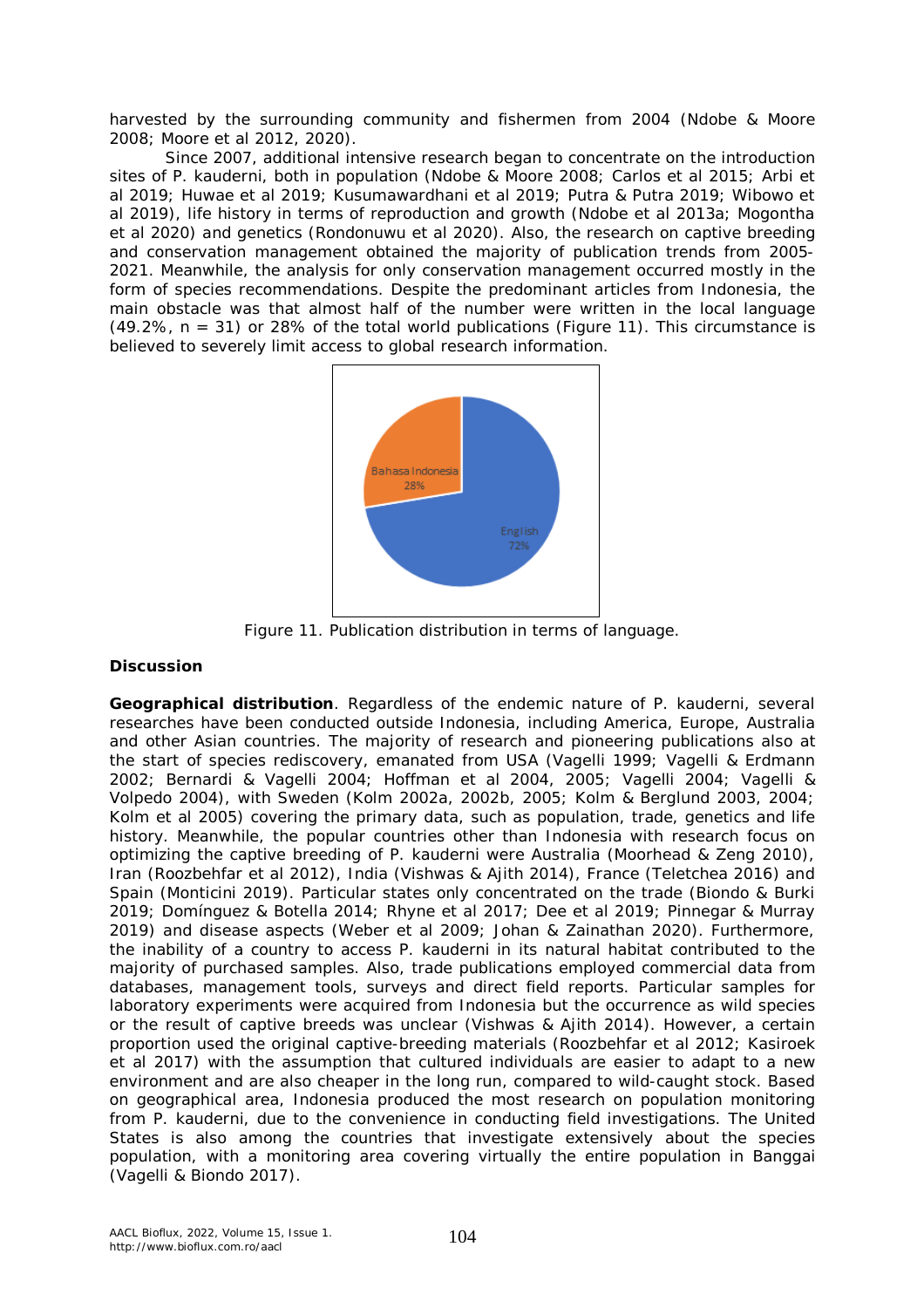*Research focus and methods.* Various aspects were observed in the research of *P. kauderni* with initial focus on the life history, particularly the reproductive and growth parameters. The research specimens were obtained from aquarium trade and preserved under optimized captive conditions. This environment was subsequently observed by examining and collecting eggs to measure the mating behaviors. The results were preliminary data showing the reproductive pattern, both from fecundity, mating features, spawning and early ontogeny (Vagelli 1999), which represents an earlier research that examines the entire sample. Subsequent researches on the species behavior also applied similar method, involving specimen collection from trade marine fish and maintained under captive conditions, where the reproductive behavioral patterns are observed in an experimental set-up (Kolm 2002; Kolm & Berglund 2003). The results also showed that the body size of the male *P. kauderni* influencing the number of clutches were potentially incubated and the female was able to adjust the egg size to suit her partner. In addition to the laboratory and experimental analyses, direct observations help to ascertain the natural behavior (Kolm & Berglund 2003). However, different opinions on the reproductive characteristics, both in terms of methods and data analysis appeared visible (Vagelli & Volpedo 2004; Kolm 2005). The research on the ecology and initial population commenced in 2002 (Lunn & Moreau 2002; Vagelli & Erdmann 2002; Ndobe & Moore 2005), and the trade impact was analyzed using surveys and direct field interviews (Kolm & Berglund 2003; Lunn & Moreau 2004). A number of these early research examined almost all aspects of *P. kauderni* and serve as pioneers and foundations for further investigations.

Particular research related to the potentials (Gopakumar 2005; Ndobe & Moore 2005) and captive breed optimization of the sample were published, after determining the initial data (Vagelli 2004). The manuals for the species cultivation in captive conditions were also published simultaneously (Hopkins et al 2005), in an effort to reduce its wild exploitation. Previous research examined the potentials of *P. kauderni* to reside under low salinity conditions with a high survival rate and salinity of 26 ppt (Madinawati et al 2009; Ndobe 2011). The juvenile samples showed a survival rate up to 68% with salinity between 22 and 24 ppt (Vishwas & Ajith 2014). A major limitation in the species cultivation is the availability of males to incubate eggs. As a consequence, the use of certain methods appears necessary, such as masculinization that involves increasing the male percentage with hormones at the larval stage (Safir et al 2020). Since the introduction of cultivation techniques in captive breed conditions, various similar attempts have been conducted by several organizations, including Ambon (Balai Besar Seed Ambon), Bali (Bali Aquarich, Yayasan Alam Indonesia Lestari), and Banggai Laut (BCF Lestari Community Group) (Soehartono & Mardiastuti 2020). No publications on the contribution of *P. kauderni* cultivation from Indonesia to the export market have been recorded. Thailand has been able to export at least 120,000 individuals/year with captive breed status since 2013 (Rhyne et al 2017). Also, the species exports from Sri Lanka were probably the result of captive breeds (Rhyne et al 2017). This indicates the success of the fish cultivation efforts in relatively large quantities.

Further research related to *P. kauderni* is required to comprehend its unique philopatry properties that rarely occur in other marine species, specifically fish with basic data for obtaining genetic information, using mitochondrial sequences (Bernardi & Vagelli 2004). The results showed that *P. kauderni* has a different genetic structure based on location, particularly the population distributed in the North and East region of Banggai. However, the constraints of minimal samples and markers have not been able to explain conclusive data regarding the effects of reduced gene flow and bottleneck events. This situation is possibly overcome by the development of 11 microsatellites specific to *P. kauderni* (Hoffman et al 2004). In 2005, research on the genetic structure of *P. kauderni* was published using these markers with sufficient samples to detect the genetic diversity (Hoffman et al 2005). The results successfully showed the high genetic structure of *P. kauderni* even within a large distance apart from 2-5 km.

The publication trend has been increasing on the topic of conservation since 2008. This is probably related to the withdrawn proposal for *P. kauderni* inclusion in CITES Appendix II submitted by the USA (Vagelli 2008) and also its involvement in IUCN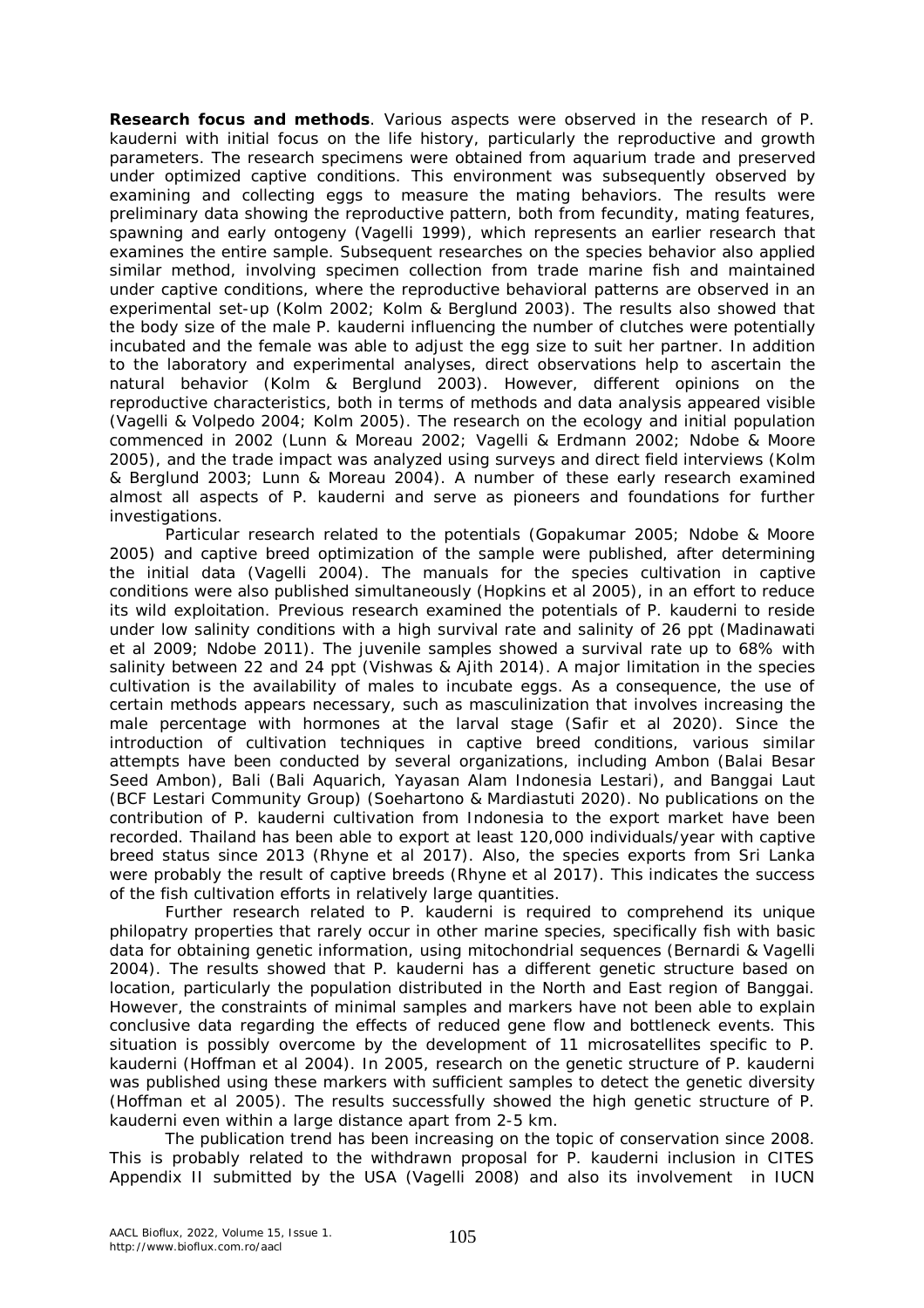endangered category (Allen & Donalson 2007). Indonesia is committed to sustainably manage the *P. kauderni* fishery. The majority of potential assessments and conservation recommendations utilize the compiled data from literatures and forum group discussion (FGD). Conservation activities commenced since 2006 by conducting population and trade surveys until the establishment of Marine Protected Areas (MPAs) in local communities and research related to in situ cultivation (Ndobe & Moore 2008). The Banggai Cardinalfish Action Plan is a multi-year initiative and the first step to establishing Decree Number 168/2007 of the Banggai Islands Regency Head, in addition to BCF Centre. Early publications on disease/parasite types that attack *P. kauderni* were initially reported to be trematodes, nematodes, and encysted isopods (Vagelli & Erdmann 2002). Systemic diseases of an iridovirus from the *Megalocytivirus* genus of the Iridoviridae family were originally published in 2009. Specimens that showed abnormal behavior died at a mortality rate of 100% after the early 2000s. The research uses PCR-based molecular testing and in situ hybridization (ISH) as an add-on. Meanwhile, the failure of CITES proposal for *P. kauderni* pose a major concern, due to its high collection pressure and drastic population decline (Vagelli 2008). The results of the analysis of several regions in the Marine Protected Area (MPA) were considered ineffective, due to the cover areas with no *P. kauderni* (Togong Lantang) populations. Therefore, several experts proposed the design of MPA zones based on genetic structure and sub-population data (Ndobe et al 2012; Ndobe et al 2018a). This circumstance led to diverse management recommendations, including catch quotas per year, size and application period for 3 years, microhabitat conservation, fishing restrictions in the breeding period, as well as management through the concept of an ecosystem-based approach by considering ecological conditions, such as microhabitat degradation and community involvement (socio-economic aspects) (Hartati et al 2012; Ndobe et al 2013c). Another conservation policy involves training fishermen on sustainable fishing methods and marketing skills. The NGO LINI and BCF Center facilitated the development of a more effective air-based trade route (Jakarta via Luwuk) by forming a fishing group called "BCF Lestari". Intensifying the trade monitoring system for the sample species entails partnering with government to create community groups to supervise illegal fishing activities, despite poor facilities (Babo & Rompas 2017). Also, the establishment of aquaculture research in Bali and Ambon further increased public awareness (Moore & Ndobe 2013). One of the conservation concepts based on the analysis of various literatures on *P. kauderni* is "BCF gardens". This idea refers to a restoration pattern and sustainable use of populations through microhabitat renewal on a small scale, community-based and supported by a gradual scientific research program (Moore et al 2017). Furthermore, the National Action Plan for 2007-2012 has not realized the potential targets, but has been programmed through the Ministry of Maritime Affairs and Fisheries (Ndobe 2018a). The initiative involves a number of priorities, including the protection of *P. kauderni* in its subpopulations and threatened microhabitat (sea urchins and anemones), archives and records of illegal trade (especially the Kendari route), as well as reducing the release of the species that are not from the sub-population. In other species, institutionalization at multiple levels in a holistic socio-ecological context is necessary to provide robust and resilient conservation management and researches for assessing the potential for climate change and its mitigation. However, several constraints and risks are observed in the realization process, such as limited funds, human resources for supervision, less regulations, socialization among local fishermen, and most importantly, the socioeconomic factors (Ndobe et al 2019).

In 2019, the ministerial regulation number 49/KepMen-KKP/2019 was formed regarding insufficient restrictions on *P. kauderni* in Central Sulawesi, particularly the Banggai Islands and Banggai Laut Regencies. These regions regulate restrictions on the fish collection during mating season between February-March and October-November as well as in its harvesting (Soehartono & Mardiastuti 2020). Following the international community's decision at CITES, COP 17, the US government on January 20, 2016 registered *P. kauderni* in the Endangered Species Act by prohibiting its importation. Meanwhile, the EU has listed the species in a strict domestic measure and suspension is possibly prescribed in the Commission implementing Regulation (EU) Number 792/2012.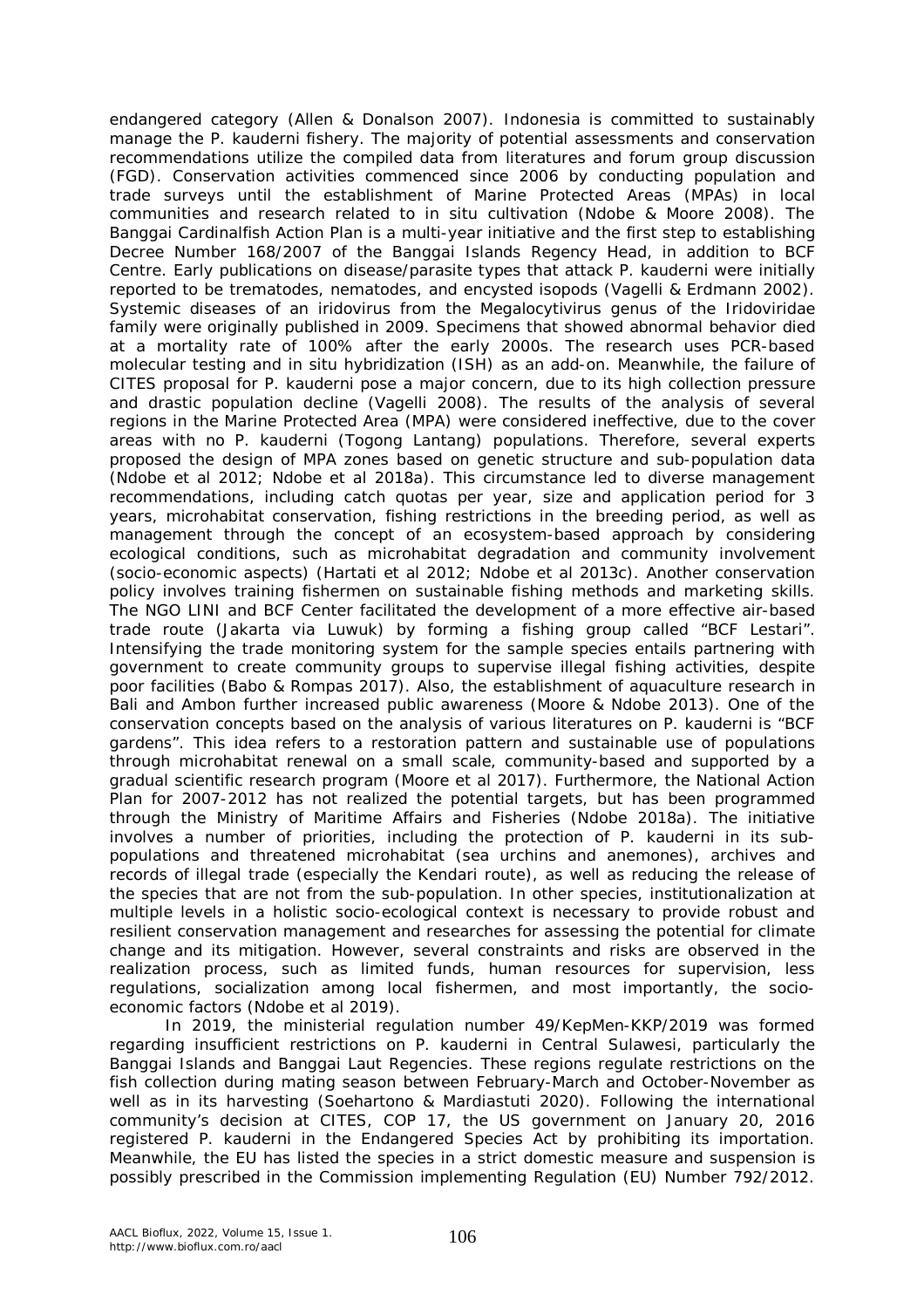Previously demands on the species conservation involve extending its restrictions under the protective regulation section 4(d) of the endangered species act, as well as the limitations on imports, exports, and various commercial activities (Dubois et al 2021). Several special conservation efforts include protecting microhabitats, periodically observing population trends, and monitoring illegal trade routes that do not report their catch to supervisory authorities.

Furthermore, a traditional molecular diagnostic technique for confirming diseases from infected fish was discovered (Weber et al 2009). Table 3 shows that in addition to viruses, ectoparasites were also found at the fish quarantine site in Luwuk (Rahman 2014). Based on the isolation and identification results, bacterial infections occurred in all levels of the *P. kauderni* trade chain, particularly *Vibrio alginolyticus*. Also, a fairly large percentage of iridoviridae virus infections were found in the collection points of Luwuk, Bali, and Manado (Adriany & Koesharyani 2018). The number of disease threats, particularly at the trading stage and fish collection under uncontrolled conditions showed the susceptibility of *P. kauderni* to infections, specifically viruses. These diseases and their rapid spread did not exist in the wild catch, but the threat of transmission from areas with very high infection risk, specifically for iridovirus, poses the tendency for high species mortality. Therefore, caution is needed in planning, particularly related to the restocking of captive breeding results into their wild natural areas.

List of diseases that infected *P. kauderni*

Table 3

| Infection/ parasite          | Types           | Reference                    |
|------------------------------|-----------------|------------------------------|
| Digenetic Trematoda          | Worm            | Vagelli & Erdmann (2002)     |
| Nematoda                     | Worm            | Vagelli & Erdmann (2002)     |
| Encysted isopods             | Lice            | Vagelli & Erdmann (2002)     |
| Iridovirus (Megalocytivirus) | Virus           | Weber et al (2009)           |
| Alcaligenes faecalis         | Bacteria        | Adriany & Koesharyani (2018) |
| Micrococcus luteus           | Bacteria        | Adriany & Koesharyani (2018) |
| Acinetobacter spp.           | Bacteria        | Adriany & Koesharyani (2018) |
| Plesiomonas shigelloides     | Bacteria        | Adriany & Koesharyani (2018) |
| Yersinia enterolitica        | Bacteria        | Adriany & Koesharyani (2018) |
| Vibrio alginolyticus         | Bacteria        | Zamrud et al (2017)          |
| Vibrio pelagius              | Bacteria        | Zamrud et al (2017)          |
| V. damsela                   | Bacteria        | Zamrud et al (2017)          |
| V. carchariae                | Bacteria        | Zamrud et al (2017)          |
| V. anguillarum               | Bacteria        | Zamrud et al (2017)          |
| V. ordalii                   | <b>Bacteria</b> | Zamrud et al (2017)          |
| V. parahaemolyticus          | Bacteria        | Zamrud et al (2017)          |
| V. aerogenes                 | <b>Bacteria</b> | Zamrud et al (2017)          |
| Chilodonella                 | Protozoa        | Zamrud & Laapo (2014)        |
| Trichodina                   | Protozoa        | Zamrud & Laapo (2014)        |
| Amyloodinium                 | Protozoa        | Zamrud & Laapo (2014)        |
| Vorticella                   | Protozoa        | Zamrud & Laapo (2014)        |
| Zoothamnium                  | Protozoa        | Zamrud & Laapo (2014)        |
| Ichthyophthirius             | Protozoa        | Zamrud & Laapo (2014)        |

The introduction of *P. kauderni* initiated significant trade outcome in several areas of the commercial route, including Lembeh Strait, Tumbak Luwuk, Palu, Kendari, Bali, Ambon (Moore & Ndobe 2007; Ndobe et al 2018b; Ndobe et al 2019). These actions were unintentional, such as the destruction of cages, but were deliberately distributed in certain locations, due to the inability to fulfill the trade standards (Arbi et al 2019) or were stocked for cultivation/conservation purposes (Wibowo et al 2019). Early publications on the species inclusion outside its natural habitat occurred in Lembeh Strait (Vagelli & Erdmann 2002) and was reported in 2017 at Palu region (Moore & Ndobe 2007). Meanwhile, in 2019, publications commenced in other supplementary areas, such as Kendari, Bali and Ambon (Arbi et al 2019; Huwae et al 2019; Kusumawardhani et al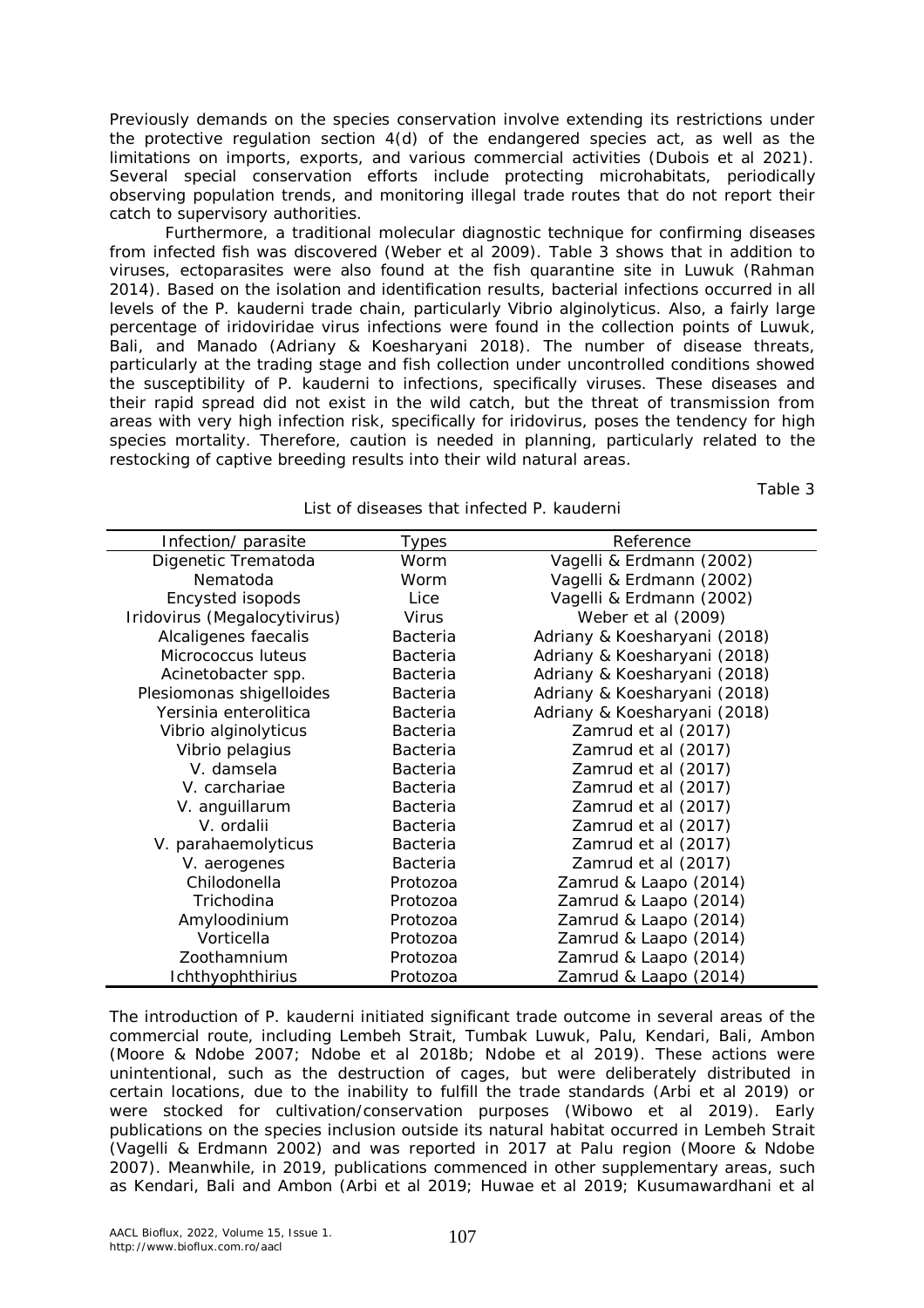2019; Putra & Putra 2019; Wibowo et al 2019). The average method in the population survey involves cruising technique and the belt transect process was employed in Banggai cardinalfish (Suwardi et al 2019). Also, the research that discuss the current life history and reproduction of *P. kauderni* in the introduction section have been recorded in Palu (Ndobe et al 2013a) and Lembeh Strait (Mogontha et al 2020). This shows the species capacity in surviving outside its endemic areas, but not entirely on a large scale (Ndobe et al 2019; Ndobe et al 2018b). The existence was only in patchy conditions or uneven distribution, such as in Ambon, Bali, Kendari and Palu. This circumstance appeared relatively different for *P. kauderni* in the Lembeh Strait (Vagelli 2011) since its introduction in late 1999 (Makatipu 2018). However, 50 individuals were discovered in early 2000, and expanded significantly to 644, with a distribution area of 18.75 ha in 2001 (Vagelli & Erdmann 2002). Recent data showed the widely spread species in the Lembeh Strait area with an average of 1.48 individuals/m<sup>2</sup> (Carlos et al 2015; Makatipu 2018; Rondonuwu 2020). This result is relatively high compared to the population in other locations and also in the endemic region with an average abundance below 0.5  $m^2$ . However, its distribution in Lembeh Strait was estimated at 2,670.74 Ha in 2020 (Rondonuwu 2020), with an increased rate of 142.44 times from the 2001 rate. The high population density of *P. kauderni* is believed to the local population in the Lembeh Strait, particularly in anemonefish that are exclusive symbionts of anemones. As a consequence, there is a stiff competition for limited resources and the abundance of rival species (Albins & Hixon 2008). This high population density and other factors also influence the species' demographics, such as intensity, by disrupting the interactions of regular predators and prey (Vagelli 2011). The research on the bio-ecological impact of *P. kauderni* in Lembeh Strait has not been conducted, despite several interests and assumptions that the inherent species is classified as invasive (Vagelli 2011; Ndobe et al 2018b).

There is need to regularly observe the species population and trade for existing trends and successful conservation assessment. However, the difficulty in comparing populations poses a major challenge since the population survey in 2001, specifically inconsistent survey methods and locations (Table 4).

Table 4

| Sampling year | Total<br>sites | Method                                                                                     | Reference                            |
|---------------|----------------|--------------------------------------------------------------------------------------------|--------------------------------------|
|               |                | Endemic                                                                                    |                                      |
| 2000          | 8              | Hover based on area covered by sea urchin                                                  | Kolm & Berglund<br>(2003)            |
| 2001          | 3              |                                                                                            | Vagelli & Erdmann<br>(2002); Vagelli |
|               |                |                                                                                            | (2011)                               |
| 2004          | 9              | Hover based on area covered by sea urchin                                                  | Ndobe & Moore<br>(2005)              |
| 2007          | 34             |                                                                                            | Vagelli (2008)                       |
| 2007-2012     | 28             | Belt transect $100x5$ (2), $1000 \text{ m}^2/\text{site}$                                  | Yahya et al<br>(2012)                |
| 2010          | 18             | Belt transect (10x20 m) 500 m <sup>2</sup> /site                                           | Kasim (2012)                         |
| 2011-2012     | 24             | Belt transect 20x5m = 100 m <sup>2</sup> ) and swim<br>survey                              | Ndobe et al<br>(2013d)               |
| 2015          | 52             | Transect 8m wide $(4800 \text{ m}^2)/\text{site}$ , from<br>mangrove shore to depth of 4 m | Vagelli & Biondo<br>(2017)           |
| 2017          | 24             | Belt transect 20x5 (6), total: 600 $m^2$ /site                                             | Ndobe et al<br>(2018b)               |
| 2017          | 24             | Belt transect 20x5 (6), total: 600 $m^2$ /site                                             | Wiadnyana et al<br>(2020)            |
| 2018          | 24             | Belt transect 20x5 (6), total: 600 $m^2$ /site                                             | Wiadnyana et al<br>(2020)            |
| 2019          | 8              | Belt transect 20x5 (6), total: 600 $m^2$ /site                                             | Ndobe et al<br>(2020)                |

## *P. kauderni* population sampling method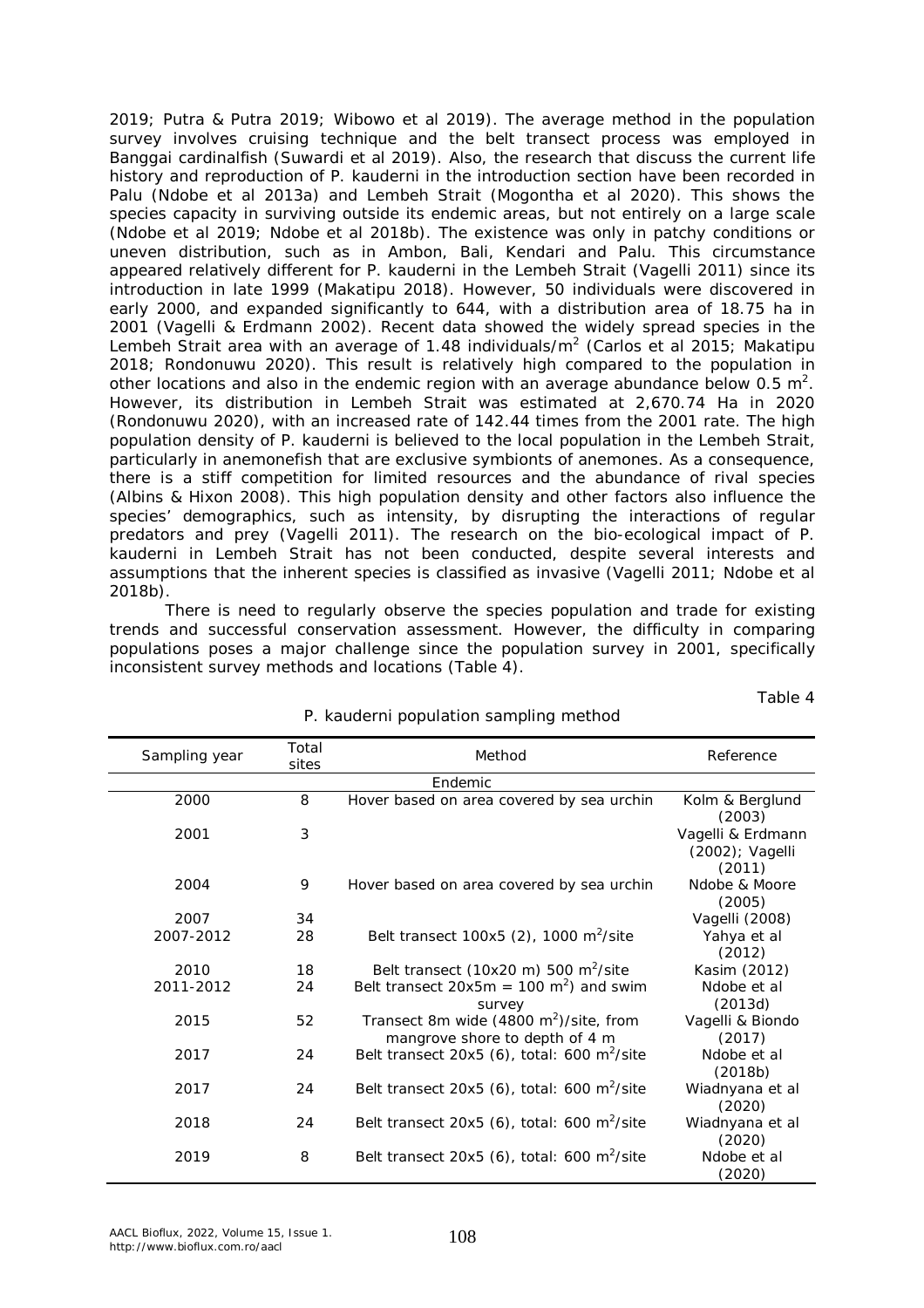| <i>Introduction</i> |          |                |                                                             |                                |
|---------------------|----------|----------------|-------------------------------------------------------------|--------------------------------|
| Sampling<br>vear    | Location | Total<br>sites | Method                                                      | Reference                      |
| 2015                | Lembeh   | 3              | No data                                                     | Carlos et al<br>(2015)         |
| 2018                | Ambon    | 5              | Belt transect (10x20 m) (5) total: 500<br>$m^2$ /site       | Wibowo et al<br>(2019)         |
| 2018                | Bali     | $\mathcal{P}$  | Belt transect (50x5 m) total: $250 \text{ m}^2/\text{site}$ | Putra & Putra<br>(2019)        |
| 2018                | Bali     | 9              | Belt transect (10x20 m) (5) total: 500<br>$m^2$ /site       | Wibowo et al<br>(2019)         |
| 2019                | Kendari  | 5              | Belt transect (20x5 m) (4) total: 400 m <sup>2</sup> /site  | Kusumawardhani<br>et al (2019) |

Problems, including the criticism of the sampling method for population data with a limited transect length of 20 x 5 m were considered unsuitable. This was due to the species' patchy nature and distributional displacement following the movement of its microhabitat such as sea urchins (*Diadema setosum*) (Conant 2015; Ndobe et al 2018b). Furthermore, the inconsistent sampling process at several locations resulted in certain population areas being under-studied or not having potential data for benchmark purposes.

**Conclusions and research gap**. Researches on *P. kauderni* has been widely conducted since the late 90s, while experiencing trend analysis and research composition. This indicates a positive trend where the number of the species' publications continues to increase every year. The increment was also reflected on the topics on conservation of captive breeding and populations of *P. kauderni* outside its endemic areas. Research with more than one author showed an increasing trend but was dominated by collaborating authors from similar country while counterparts from different countries tend to be unchanged and less frequent, compared to the beginning of the research in the late 90s and early 2000s. In addition, the large number of publications about this species in Indonesia was possibly responsible for the limited access by international community. However, it is undeniable that the existing research has produced a number of recommendations and policies for the sample's conservation.

Furthermore, researches on life history and behavior has proven that *P. kauderni* has high tendency for maintenance and propagation under captive conditions. Also, the research on captive optimization is used to maximize the species' cultivation. Thailand for instance, has been able to produce *P. kauderni* from captive breeding to the aquarium market with an average of 120,000 specimens per year. There is no published information on the number of results or the presence of exports produced by these facilities in Indonesia, despite the reports on several captive breed locations. However, it is not certain whether this country has the capacity to generate this species under captive breed conditions. In terms of population size, differences between separate methods and locations were observed, but population trends of this species in nature are difficult to analyze. The results showed a decline in the population of *P. kauderni* in nature, hence, a need to investgate the effectiveness of conservation efforts appears necessary, since the National Action Plan movement was conducted in 2007. Furthermore, the total number of several publications was different, in terms of the species trade in recent years that relied on KKP and quarantine data. This is because not all traders and fishermen collect these specimens in the registered nature, and also illegal catches and harvests were not reported accordingly. In addition, certain research which considered insufficient, were the effects of the introduction of *P. kauderni* species in nonnative area and also on the local ecology or inclusion in the invasive category.

**Acknowledgements**. We are grateful for the close collaboration between Research Center for Oceanography, Bitung Research Station-BRIN, Research Center for Geotechnology, and Manado State University in completing this study. This study was funded by research scheme of COREMAP-CTI 2021-2022, SK No. 17/A/DK/ 2021.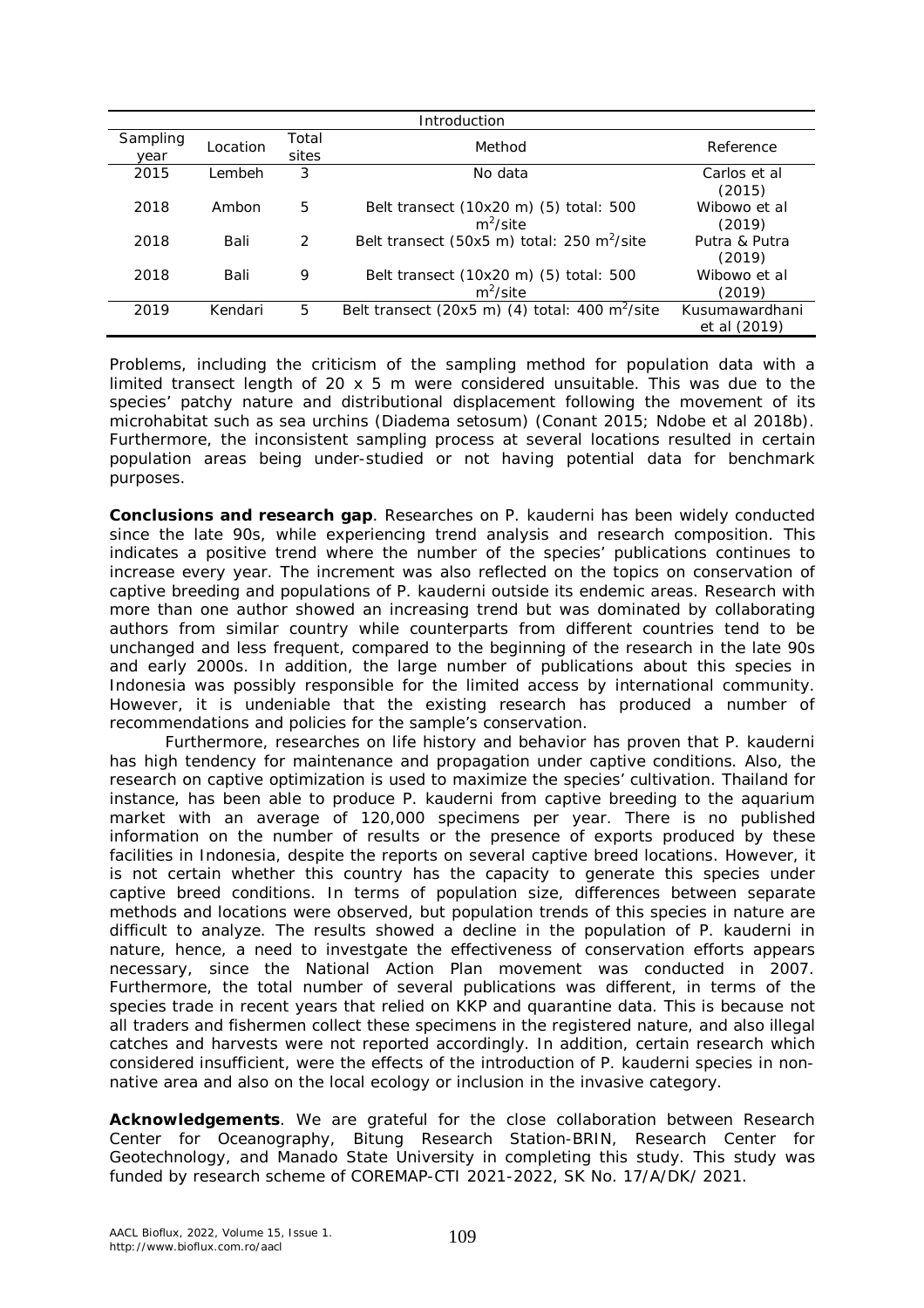**Conflict of interest**. The authors declare that there is no conflict of interest.

### **References**

- Adriany D. T., Koesharyani I., 2018 [Diseases infection in Banggai cardinal (*Pterapogon kauderni*) in trade chain]. Jurnal Riset Akuakultur 12(3):283-294. [in Indonesian].
- Albins M. A., Hixon M. A., 2008 Invasive Indo-Pacific lionfish *Pterois volitans* reduce recruitment of Atlantic coral-reef fishes. Marine Ecology Progress Series 367:233- 238.
- Allen G. R., Steene R. C., 1995 Notes on the ecology and behaviour of the Indonesian cardinalfish (Apogonidae) *Pterapogon kauderni* Koumans. Revues Francaise d' Aquariologie 22(1-2):7-9.
- Allen G. R., Donalson T. J., 2007 The IUCN red list of threatened species. Banggai cardinalfish (*Pterapogon kauderni*). Available at: http://www/iucnredlist/org/. Accessed: May, 2021.
- Arbi U. Y., Suharti S. R., Huwae R., Rizqi M. P., Suratno, 2019 [Population of endemic fish (*Pterapogon kauderni*) in introductory habitat in Gilimanuk Bay, Bali]. Seminar Nasional Tahunan XVI Hasil Penelitian Perikanan Dan Kelautan 3, pp. 167-178. [in Indonesian].
- Babo J., Rompas W., 2017 [Marine and fishery department supervision on activity of illegal fishing in Banggai Laut Regency]. Jurnal Administrasi Publik 4(48):1-8. [in Indonesian]
- Bernardi G., Vagelli A., 2004 Population structure in Banggai cardinalfish *Pterapogon kauderni*, a coral reef species lacking a pelagic larval phase. Marine Biology 145(4): 803-810.
- Biondo M. V., Burki R. P., 2019 Monitoring the trade in marine ornamental fishes through the European Trade Control and Expert System TRACES: challenges and possibilities. Marine Policy 108:103620.
- Carlos N. S. T., Rondonuwu A. B., Watung V. N. R., 2015 [Distribution and abundance of *Pterapogon kauderni* Koumans, 1933 (Apogonidae) in the Eastern Lembeh Strait, Bitung City]. Jurnal Ilmiah Platax 2(3):121-126. [in Indonesian]
- Conant T. A., 2015 Endangered species act, status review report: Banggai cardinalfish, *Pterapogon kauderni*. NOAA, 40 pp.
- Conant T. A., 2021 Banggai cardinalfish, *Pterapogon kauderni*. Available at: https://repository.library.noaa.gov/view/noaa/29974/noaa\_29974\_DS1.pdf/ Accessed: July, 2021.
- Dee L. E., Karr K. A., Landesberg C. J., Thornhill D. J., 2019 Assessing vulnerability of fish in the U.S. marine aquarium trade. Frontiers in Marine Science 5:527.
- Direktorat Konservasi Dan Keanekaragaman Hayati Laut., 2016 [National Action Plan (RAN) for Conservation of Banggai Cardinalfish]. Available at: https://kkp.go.id/ancomponent/media/upload-gambar-pendukung/KKHL/BUKU/RANKonservasi BCF.pdf. Accessed: May, 2021. [in Indonesian]
- Domínguez L. M., Botella A. S., 2014 An overview of marine ornamental fish breeding as a potential support to the aquarium trade and to the conservation of natural fish populations. International Journal of Sustainable Development and Planning 9(4): 608-632.
- Dubois D., Schubert D. J., Davenport J. P., 2021 Petition for Protective Regulations Under Section 4(d) of the Endangered Species Act for the Banggai Cardinalfish 4 (April). Available at: https://www.biologicaldiversity.org/campaigns/reef\_fish\_in\_peril/pdfs/ Banggai-cardinalfish-4D-petition-04-22-2021.pdf. Accessed: July, 2021.
- Gopakumar G., 2005 Marine ornamental fish culture status, constraints and potential. Proceeding of Ocean Life Food and Medicine Expo, Chennai, pp. 347-359.
- Hartati S. T., Wudianto, Sadiyah L., 2012 [Management for Banggai cardinal fish (BCF) (*Pterapogon kauderni*) in Banggai Islands waters]. Jurnal Kebijakan Perikanan Indonesia 4(1):1-7. [in Indonesian]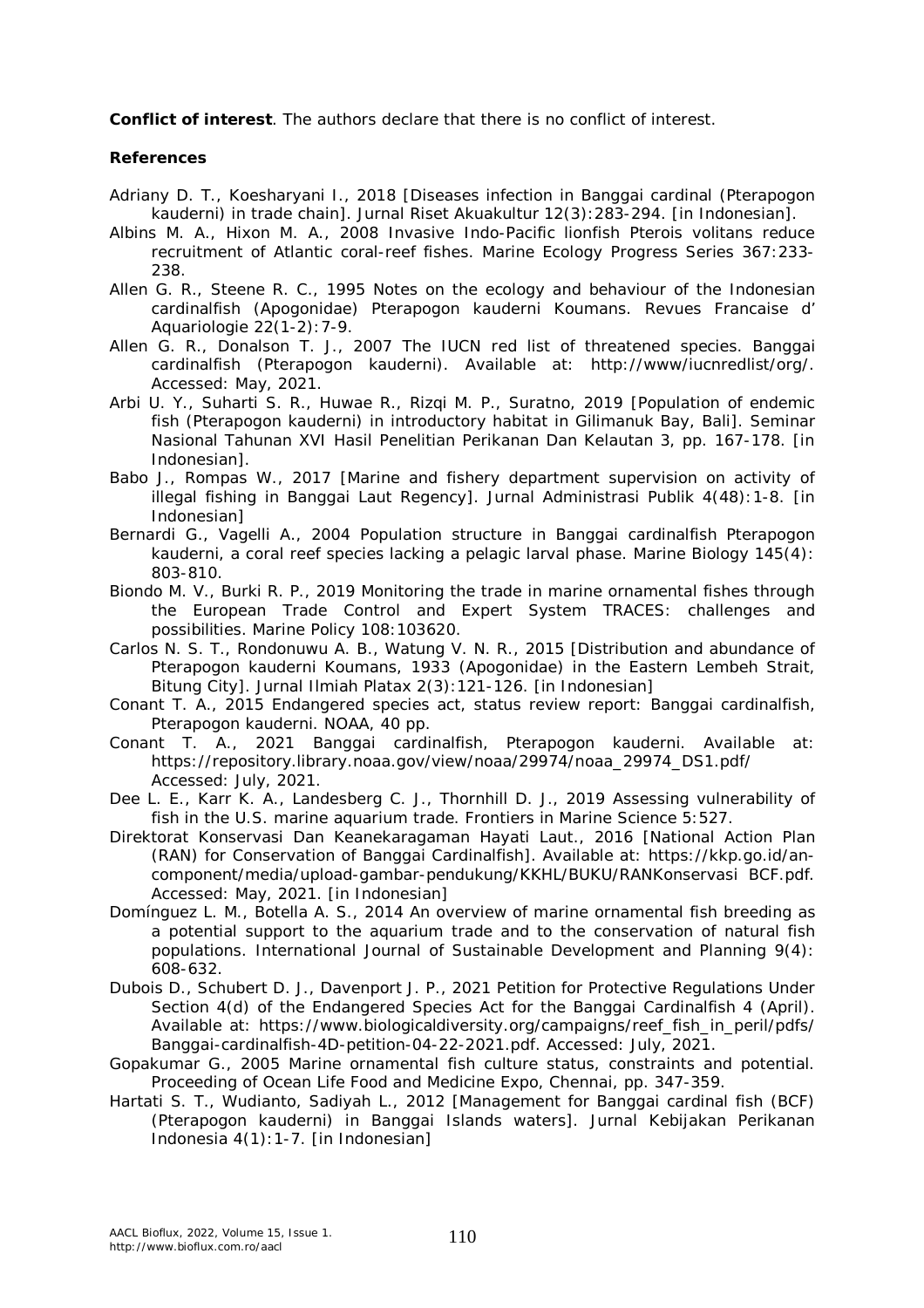- Hoffman E. A., Arguello J. R., Kolm N., Berglund A., Jones A. G., 2004 Eleven polymorphic microsatellite loci in a coral reef fish, *Pterapogon kauderni*. Molecular Ecology Notes 4(3):342-344.
- Hoffman E. A., Kolm N., Berglund A., Arguello J. R., Jones A. G., 2005 Genetic structure in the coral-reef-associated Banggai cardinalfish, *Pterapogon kauderni*. Molecular Ecology 14(5):1367-1375.
- Hopkins S., Ako H., Tamaru C. S., 2005 Manual for the production of the Banggai cardinalfish, *Pterapogon kauderni*, in Hawai'i. Rain Garden Ornamentals, 28 pp.
- Huwae R., Patty S. I., Arbi U. Y., Hehuwar J., 2019 [Preliminary study on Banggai cardinal fish square population (*Pterapogon kauderni*, Koumans, 1933) in inner Ambon Bay]. Jurnal Ilmu Kelautan Kepulauan 2(1):22-31. [in Indonesian]
- Johan C. A. C., Zainathan S. C., 2020 Megalocytiviruses in ornamental fish: a review. Veterinary World 13(11):2565-2577.
- Kasim K., 2012 Impacts of fishing and habitat on the density of Banggai cardinal fish (*Pterapogon kauderni*, Koumans 1933) in Banggai Archipelago, Indonesia. United Nations University Fisheries Training Programme, Iceland [final project], 50 pp
- Kasiroek W., Indananda C., Pinthong K., Supiwong W., Pengseng P., Tanomtong A., 2017 NOR polymorphism and chromosome analysis of banggai cardinalfish, *Pterapogon kauderni* (Perciformes, Apogonidae). Cytologia 82(1):17-23.
- Kolm N., 2002 Male size determines reproductive output in a paternal mouthbrooding fish. Animal Behaviour 63(4):727-733.
- Kolm N., 2005 Differential allocation in the Banggai cardinalfish, *Pterapogon kauderni*: a reply to Vagelli and Volpedo. Environmental Biology of Fishes 72(2):223-225.
- Kolm N., Berglund A., 2003 Wild populations of a reef fish suffer from the "nondestructive" aquarium trade fishery. Conservation Biology 17(3):910-914.
- Kolm N., Berglund A., 2004 Sex-specific territorial behaviour in the Banggai cardinalfish, *Pterapogon kaunderni*. Environmental Biology of Fishes 70(4):375-379.
- Kolm N., Hoffman E. A., Olsson J., Berglund A., Jones A. G., 2005 Group stability and homing behavior but no kin group structures in a coral reef fish. Behavioral Ecology 16(3):521-527.
- Koumans F. P., 1933 On a new genus and species of Apogonidae. Zoologische Mededelingen 16(10):78.
- Kuiter R. H., Kozawa T., 2019 Cardinalfishes of the world. New edition. Seaford, Victoria, 198 pp.
- Kusumawardhani N. R., Arbi U. Y., Aunurohim, 2019 [Analysis of habitat preference of the Banggai cardinalfish (*Pterapogon kauderni*) at the introductory location of Kendari waters, Southeast Sulawesi]. Seminar Nasional Kelautan XIV, Fakultas Teknik Dan Ilmu Kelautan Implementasi Hasil Riset Sumber Daya Laut Dan Pesisir Dalam Rangka Peningkatan Daya Saing Indonesia B2, pp. 47-59. [in Indonesian]
- Lunn K. E., Moreau M. A., 2002 Conservation of Banggai cardinalfish populations in Sulawesi, Indonesia : an integrated research and education project. SPC Live Reef Fish Information Bulletin 10:33-34.
- Lunn K. E, Moreau M. A., 2004 Unmonitored trade in marine ornamental fishes: the case of Indonesia's Banggai cardinalfish (*Pterapogon kauderni*). Coral Reefs 23(3):344- 351.
- Mabuchi K., Fraser T. H., Song H., Azuma Y., Nishida M., 2014 Revision of the systematics of the cardinalfishes (Percomorpha: Apogonidae) based on molecular analyses and comparative reevaluation of morphological characters. Zootaxa 3846(2):151-203.
- Madinawati, Ndobe S., Gamgulu A., 2009 [Growth of Banggai cardinalfish (*Pterapogon kauderni*) reared at different salinity in a controlled system]. Jurnal Akuakultur Indonesia 8(2):193-198. [in Indonesian]
- Makatipu P. C., 2007 [Get to know the ornamental fish Banggai cardinal (*Pterapogon kauderni*)]. Oseana 32(3):1-7. [in Indonesian]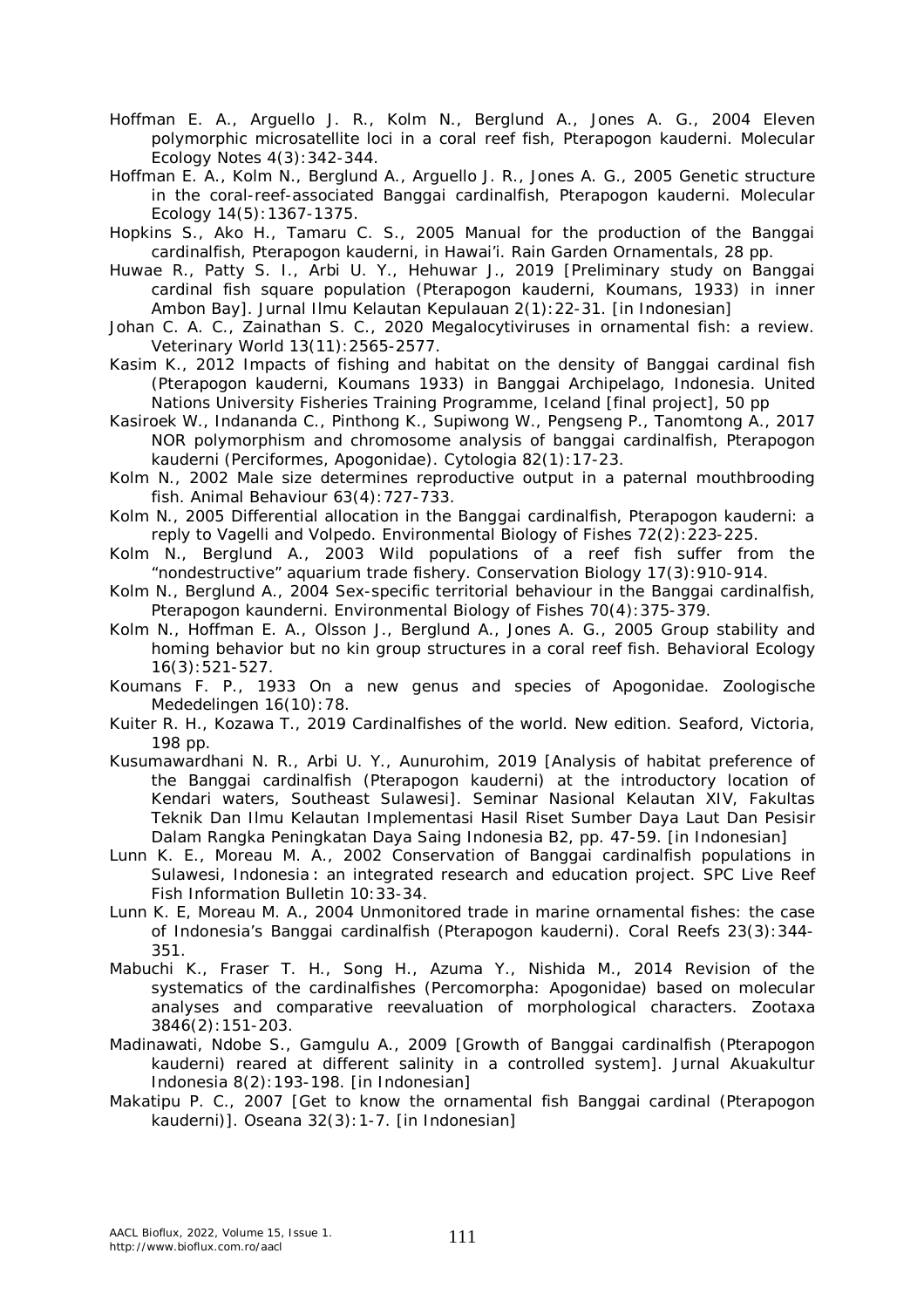Makatipu P. C., 2018 [Status of the Banggai cardinalfish (*Pterapogon kauderni*) in Lembeh Strait, Bitung City, North Sulawesi]. Prosiding Seminar Ilmiah Pengelolaan Berkelanjutan Sumberdaya Pesisit Dan Laut Sulawesi Utara: Arah Dan Tantangan, pp. 110-121. [in Indonesian]

Mogontha L., Bataragoa N. E., Rondonuwu A. B., 2020 [Biology reproduction of Banggai cardinal fish *Pterapogon kauderni* Koumans, 1933 in Lembeh Strait]. Jurnal Perikanan dan Kelautan Tropis 11(1):33-40. [in Indonesian]

Moher D., Liberati A., Tetzlaff J., Altman D. G., 2009 Preferred reporting items for systematic review and meta-analyses: the PRISMA statement. BMJ 339:b2535.

- Monticini P., 2019 Breeding marine aquarium fishes: opportunity or threat for the local fishing community? INFOFISH International 2019:32-36.
- Moore A., Ndobe S., 2007 Discovery of an introduced Banggai cardinalfish population in Palu Bay, Central Sulawesi, Indonesia. Coral Reefs 26(3):569.
- Moore A., Ndobe S., 2013 The Banggai cardinalfish: an overview of management and conservation initiatives. Galaxea, Journal of Coral Reef Studies 15:238-242.
- Moore A., Ndobe S., Zamrud M., 2011 Monitoring the Banggai cardinalfish, an endangered restricted range endemic species. Journal of Indonesian Coral Reefs 1(2):99-113.
- Moore A., Ndobe S., Salanggon A. I., Ederyan R. A., 2012 Banggai cardinalfish ornamental fishery: the importance of microhabitat. Proceedings of the 12th International Coral Reef Symposium, Cairns, Australia, 9-13 July, 13C.
- Moore A. M., Ndobe S., Jompa J., 2017 [A site-based conservation approach to promote the recovery of Banggai cardinalfish (*Pterapogon kauderni*) endemic populations]. Coastal and Ocean Journal 1(2):63-72. [in Indonesian]

Moore A. M., Yasir I., Ambo-Rappe R., Ndobe S., Jompa J., 2020 Microhabitat preference of the Banggai cardinalfish (*Pterapogon kauderni*): a behavioural experimental approach. IOP Conference Series: Earth and Environmental Science 564(1):012019.

- Moore A. M., Ndobe S., Yasir I., 2021 Importance of monitoring an endangered endemic species - intra-species biodiversity perspectives on the Banggai cardinalfish conservation and trade. IOP Conference Series: Earth and Environmental Science 681(1):012120.
- Moorhead J. A., Zeng C., 2010 Development of captive breeding techniques for marine ornamental fish: a review. Reviews in Fisheries Science 18(4):315-343.
- Ndobe S., 2011 [Growth of Banggai cardinalfish (*Pterapogon kauderni*) an ornamental fish on a different salinity]. Media Litbang Sulteng 4(1):52-56. [in Indonesian]
- Ndobe S., Moore A., 2005 [The potential and importance of developing in-situ breeding of *Pterapogon kauderni*]. InfoMAI 4(2):9-14. [in Indonesian]
- Ndobe S., Moore A., 2008 Banggai cardinalfish: towards a sustainable ornamental fishery. Proceedings of the 11th International Coral Reef Symposium, Ft. Lauderdale, Florida, 7-11 July, pp. 1026-1029.
- Ndobe S., Moore A., 2013 Banggai cardinalfish (*Pterapogon kauderni*) populations (stocks) around Banggai Island, a geometric and classical morphometric approach. Preprint 2013(12):1-31.
- Ndobe S., Setyohadi D., Herawat E. Y., Soemarno, Moore A., 2012 An ecological and social approach to Banggai cardinalfish conservation management. Proceedings of the 12th International Coral Reef Symposium, Cairns, Australia, 9-13 July, 6 pp.
- Ndobe S., Soemarno, Herawati E. Y., Setyohadi D., Moore A., Palomares M. L. D., Pauly D., 2013a Life history of Banggai cardinalfish, *Pterapogon kauderni* (Actinopterygii: Perciformes: Apogonidae) from Banggai Islands and Palu Bay, Sulawesi, Indonesia. Acta Ichthyologica et Piscatoria 43(3):237-250.
- Ndobe S., Widiastuti I., Moore A., 2013b [Sex ratio and predation on recruits in the marine ornamental Banggai cardinalfish (*Pterapogon kauderni*)]. Prosiding Konferensi Akuakultur Indonesia, Sulawesi Tengah, pp. 9-20. [in Indonesian]
- Ndobe S., Moore A., Nasmia, Madinawati, Serdiati N., 2013c The Banggai cardinalfish: an overview of local research (2007-2009). Galaxea, Journal of Coral Reef Studies 15: 243-252.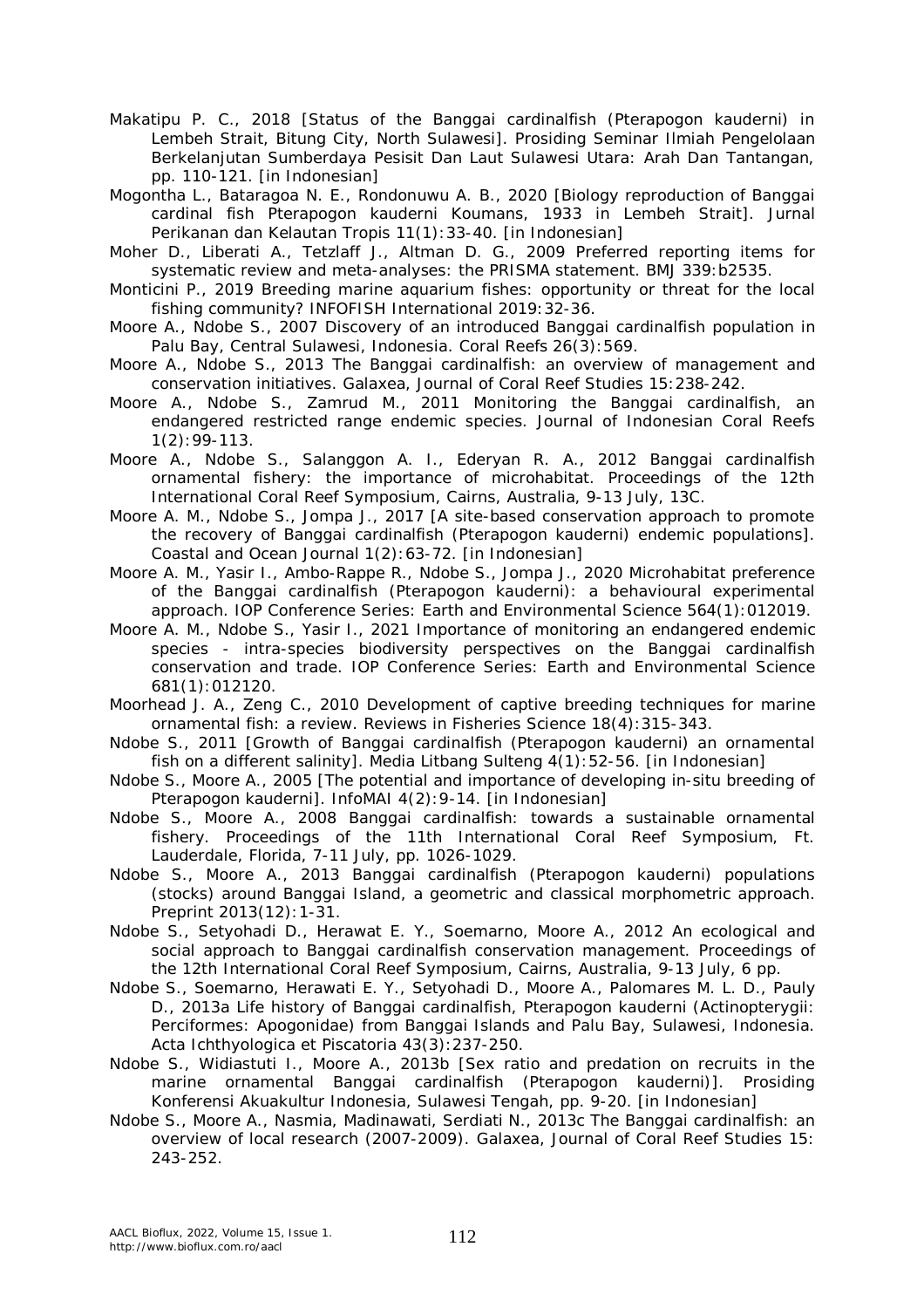- Ndobe S., Moore A., Salanggon A. I. M., Muslihudin., Setyohadi D., Herawati E. Y., Soemarno, 2013d [Banggai cardinalfish (*Pterapogon kauderni*) management: an ecosystem-based approach]. Marine Fisheries 4(2):115-126. [in Indonesian]
- Ndobe S., Moore A., Ya'la Z. R., 2018a [Banggai cardinalfish (*Pterapogon kauderni*) sustainable management plan concept]. Simposium Nasional Pengelolaan Perikanan Karang Berkelanjutan Indonesia, pp. 317-334. [in Indonesian]
- Ndobe S., Yasir I., Moore A. M., Biondo M. V., Foster S. J., 2018b A study to assess the impact of international trade on the conservation status of *Pterapogon kauderni* (Banggai cardinalfish). Available at: https://cites.org/sites/default/files/eng/ com/ac/30/Inf/E-AC30-Inf-16.pdf. Accessed: July, 2021.
- Ndobe S., Moore A., Yasir I., Jompa J., 2019 Banggai cardinalfish conservation: priorities, opportunities, and risks. IOP Conference Series: Earth and Environmental Science 253(1):012033.
- Ndobe S., Handoko K., Wahyudi D., Yasir M., Irawati Y., Tanod W. A., Moore A. M., 2020 Monitoring the endemic ornamental fish *Pterapogon kauderni* in Bokan Kepulauan, Banggai marine protected area, Indonesia. Depik: Jurnal Ilmu-Ilmu Perairan, Pesisir dan Perikanan 9(1):18-31.
- Pickering C., Bryne J., 2014 The benefits of publishing systematic quantitative literature reviews for PhD candidates and other early-career researchers. Higher Education Research and Development 33(3):534-548.
- Pinnegar J. K., Murray J. M., 2019 Understanding the United Kingdom marine aquarium trade – a mystery shopper study of species on sale. Journal of Fish Biology 94(6): 917-924.
- Putra I. N. G., Putra I. D. N. N., 2019 Recent invasion of the endemic Banggai cardinalfish, *Pterapogon kauderni* at the Strait of Bali: assessment of the habitat type and population structure. ILMU KELAUTAN: Indonesian Journal of Marine Sciences 24(1):15-22.
- Rahman S. A., 2014 [Identification and intensity of parasites in Banggai cardinalfish (*Pterapogon kauderni*)]. Pengembangan Teknologi Terapan Untuk Meningkatkan Produksi Perikanan 11:352-360. [in Indonesian]
- Rhyne A. L., Tlusty M. F., Szczebak J. T., Holmberg R. J., 2017 Expanding our understanding of the trade in marine aquarium animals. PeerJ 5:e2949.
- Rondonuwu A. B., 2020 Characteristic of Banggai cardinalfish *P. kauderni* Koumans, 1933 in Lembeh Strait, Tumbak, North Sulawesi Province, and Banggai Group Island, Central Sulawesi Province. Universitas Sam Ratulangi, Dissertation.
- Rondonuwu A. B., Lumingas L. J. L., Bataragoa N. E., Pratasik S. B., Tilaar F. F., Salaki M. S., 2020 Mitochondrial CO1 sequences of banggai cardinal fish (BCF) from Lembeh Strait, North Sulawesi, Indonesia. AACL Bioflux 13(2):760-767.
- Roozbehfar R., Biria M., Kiani F., Sedaghat M., 2012 Captive breeding of Banggai cardinalfish, *Pterapogon kauderni* (Koumans, 1933) for exit of IUCN Red List. World Journal of Zoology 7(4):273-278.
- Safir M., Tobigo D. T., Mangitung S. F., Madinawati M., Zainab Z., 2020 Masculinization of Banggai cardinalfish (*Pterapogon kauderni*) using 17α-methyltestosteroneenriched *Artemia* sp. Omni-Akuatika 16(2):135-140.
- Soehartono T. R., Mardiastuti, 2020 Banggai cardinalfish (*Pterapogon kauderni*) and the attempt for the inclusion of CITES Appendix II. Jurnal Ilmu dan Teknologi Kelautan Tropis 12(2):595-606.
- Suwardi., Arbi U. Y., Wiadnyana N. N., Ndobe S., Reksodihardjo G., Lestari Y. T., Nelly E., Suharti S. R., 2019 [Banggai cardinalfish monitoring guidelines]. Agung F. M. (ed), Kementerian Kelautan dan Perikanan, 64 pp. [in Indonesian]
- Teletchea F., 2016 Domestication level of the most popular aquarium fish species: is the aquarium trade dependent on wild populations? Cybium 40(1):21-29.
- Vagelli A., 1999 The reproductive biology and early ontogeny of the mouthbrooding Banggai cardinalfish, *Pterapogon kauderni* (Perciformes, Apogonidae). Environmental Biology of Fishes 56:79-92.